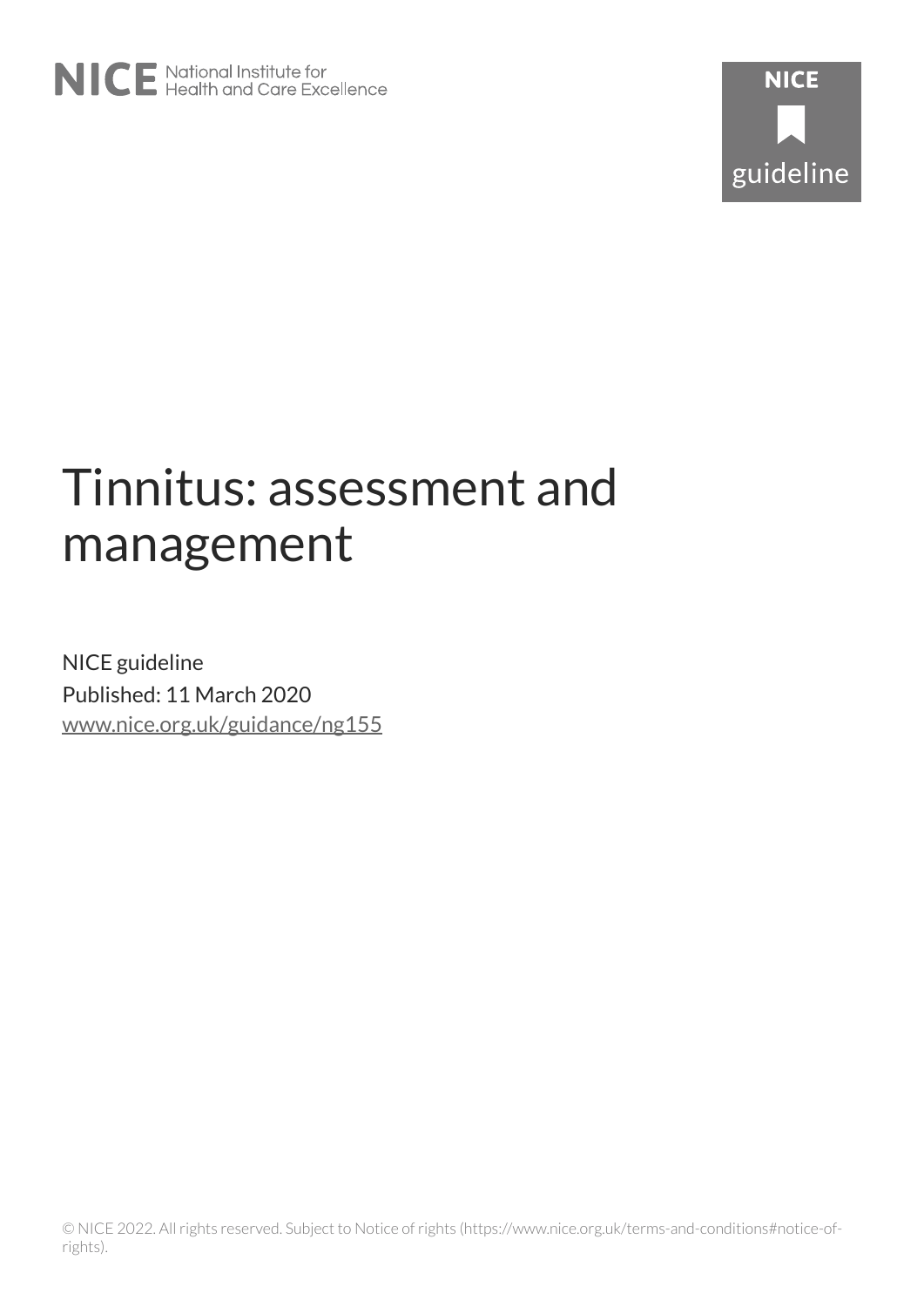# Your responsibility

The recommendations in this guideline represent the view of NICE, arrived at after careful consideration of the evidence available. When exercising their judgement, professionals and practitioners are expected to take this guideline fully into account, alongside the individual needs, preferences and values of their patients or the people using their service. It is not mandatory to apply the recommendations, and the guideline does not override the responsibility to make decisions appropriate to the circumstances of the individual, in consultation with them and their families and carers or guardian.

Local commissioners and providers of healthcare have a responsibility to enable the guideline to be applied when individual professionals and people using services wish to use it. They should do so in the context of local and national priorities for funding and developing services, and in light of their duties to have due regard to the need to eliminate unlawful discrimination, to advance equality of opportunity and to reduce health inequalities. Nothing in this guideline should be interpreted in a way that would be inconsistent with complying with those duties.

Commissioners and providers have a responsibility to promote an environmentally sustainable health and care system and should [assess and reduce the environmental impact of implementing](https://www.nice.org.uk/about/who-we-are/sustainability)  [NICE recommendations](https://www.nice.org.uk/about/who-we-are/sustainability) wherever possible.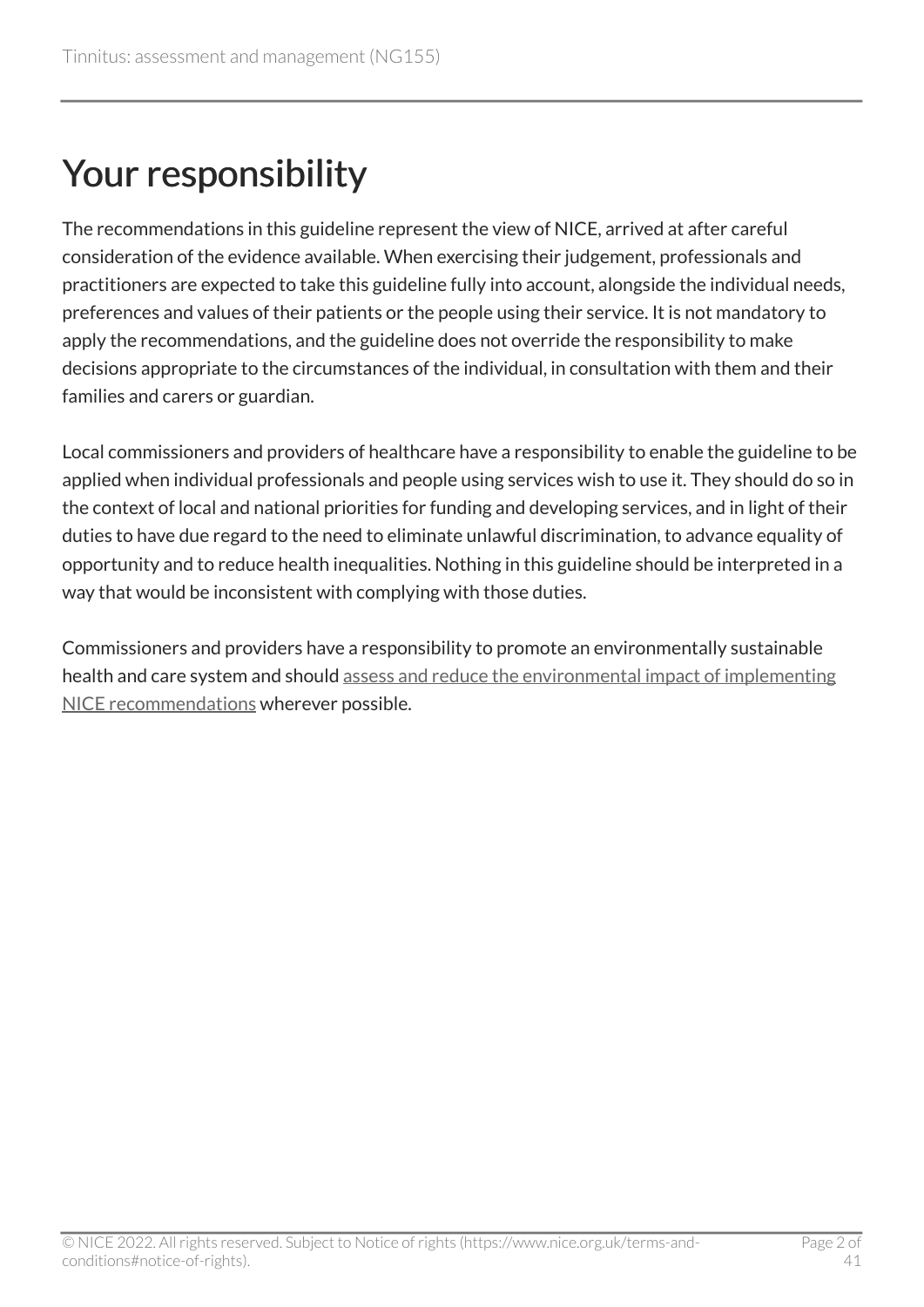# **Contents**

| 5  |
|----|
| 5  |
| 6  |
| 6  |
| 8  |
| 10 |
| 12 |
| 15 |
| 17 |
| 19 |
| 19 |
| 20 |
| 23 |
| 23 |
| 24 |
| 25 |
| 27 |
|    |
|    |
| 30 |
| 31 |
| 32 |
| 33 |
| 34 |
| 35 |
| 35 |
| 37 |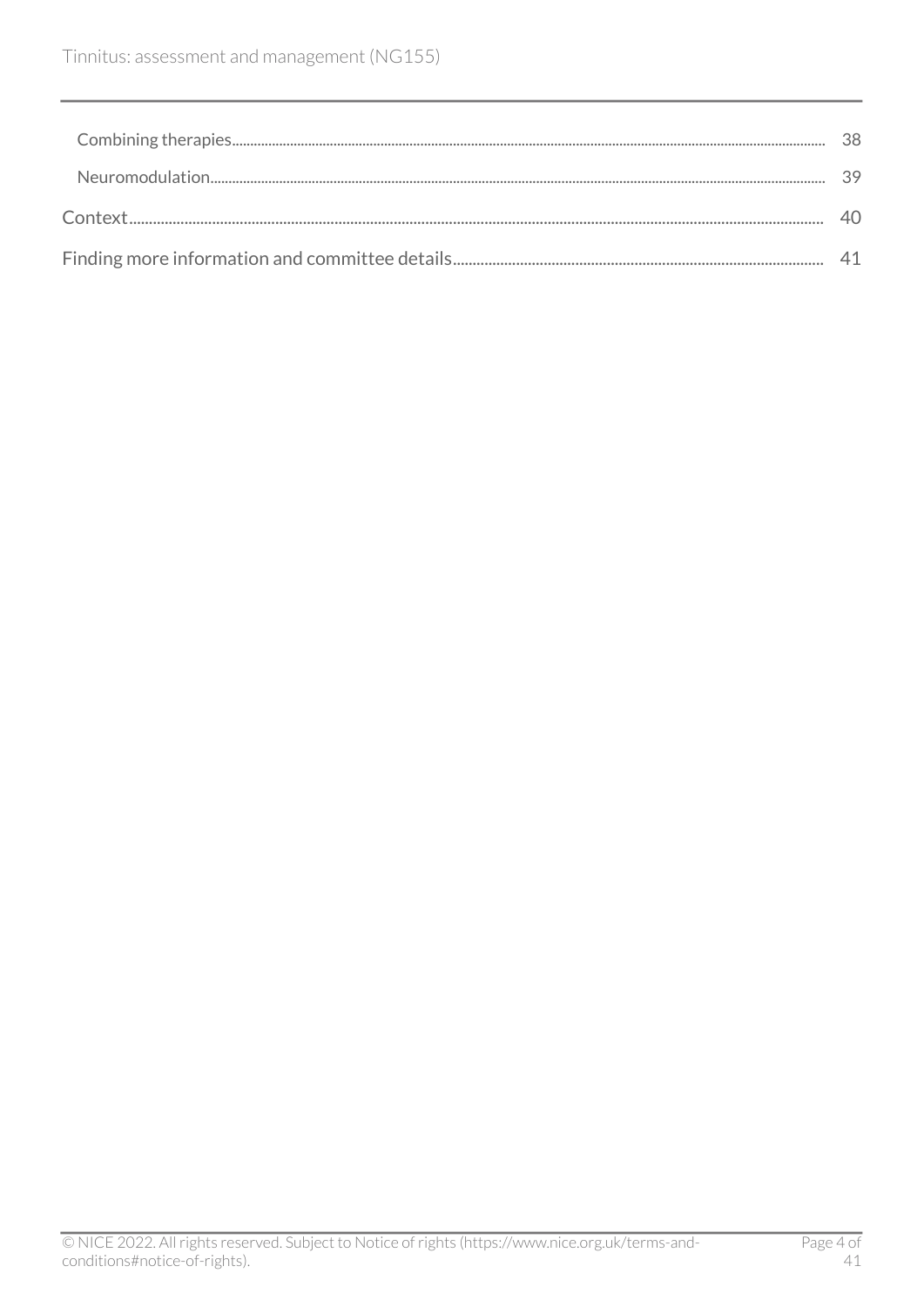# <span id="page-4-0"></span>**Overview**

This guideline covers the assessment, investigation and management of tinnitus in primary, community and secondary care. It offers advice to healthcare professionals on supporting people presenting with tinnitus and on when to refer for specialist assessment and management.

For adults with tinnitus and hearing loss, this guideline should be read together with the [NICE](https://www.nice.org.uk/guidance/ng98) [guideline on hearing loss in adults.](https://www.nice.org.uk/guidance/ng98)

The recommendations in this guideline were developed before the COVID-19 pandemic.

## <span id="page-4-1"></span>Who is it for?

- Healthcare professionals
- Social care practitioners
- Commissioners of health and social care services
- People with tinnitus, their family members and carers, and the public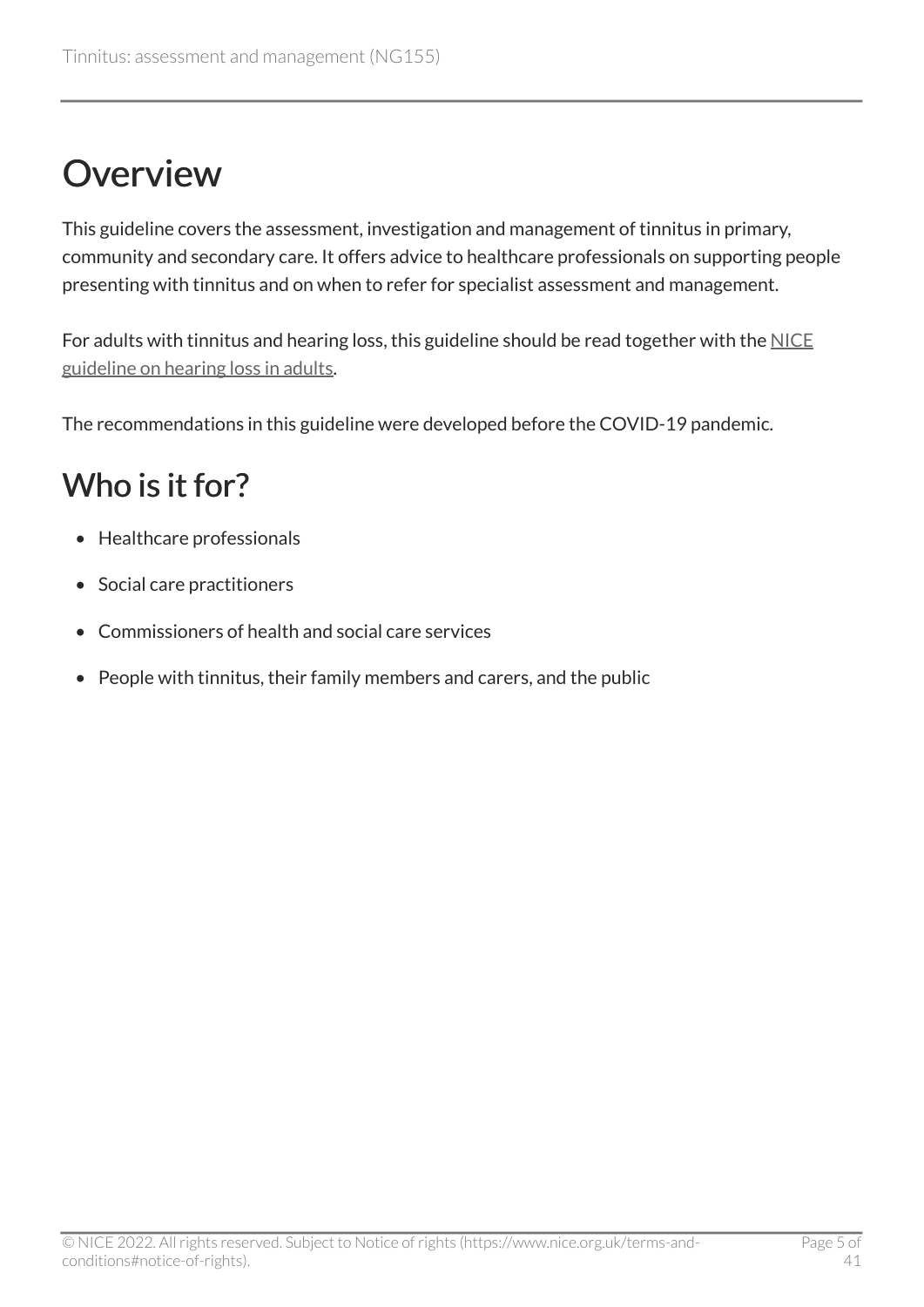## <span id="page-5-0"></span>Recommendations

People have the right to be involved in discussions and make informed decisions about their care, as described in [making decisions about your care.](http://www.nice.org.uk/about/nice-communities/public-involvement/your-care)

[Making decisions using NICE guidelines](http://www.nice.org.uk/about/what-we-do/our-programmes/nice-guidance/nice-guidelines/using-NICE-guidelines-to-make-decisions) explains how we use words to show the strength (or certainty) of our recommendations, and has information about prescribing medicines (including off-label use), professional guidelines, standards and laws (including on consent and mental capacity), and safeguarding.

The recommendations in this guideline apply to all people (adults, children and young people) with tinnitus unless otherwise stated.

Tinnitus and hearing loss can co-exist. For adults with tinnitus and hearing loss this guideline should be read together with the [NICE guideline on hearing loss in adults.](https://www.nice.org.uk/guidance/ng98)

## <span id="page-5-2"></span><span id="page-5-1"></span>1.1 Support and information for people with tinnitus Tinnitus support

- 1.1.1 At all stages of care:
	- Discuss with the person with tinnitus, and their family members or carers if appropriate, their experience of tinnitus, including its impact and any concerns.
	- Based on any identified needs, agree a management plan with the person, taking into account their preferences. The plan should include information about tinnitus and opportunities for discussion about different management options.
	- Discuss with the person the results of any recent assessments and their impact on the management plan.
	- With consent from the person or their parent or carer, as appropriate, share the management plan with relevant health, education and social care professionals.
- 1.1.2 For people with longstanding tinnitus who have delayed accessing care, aim to find out the reason for the delay and why they are accessing care now. This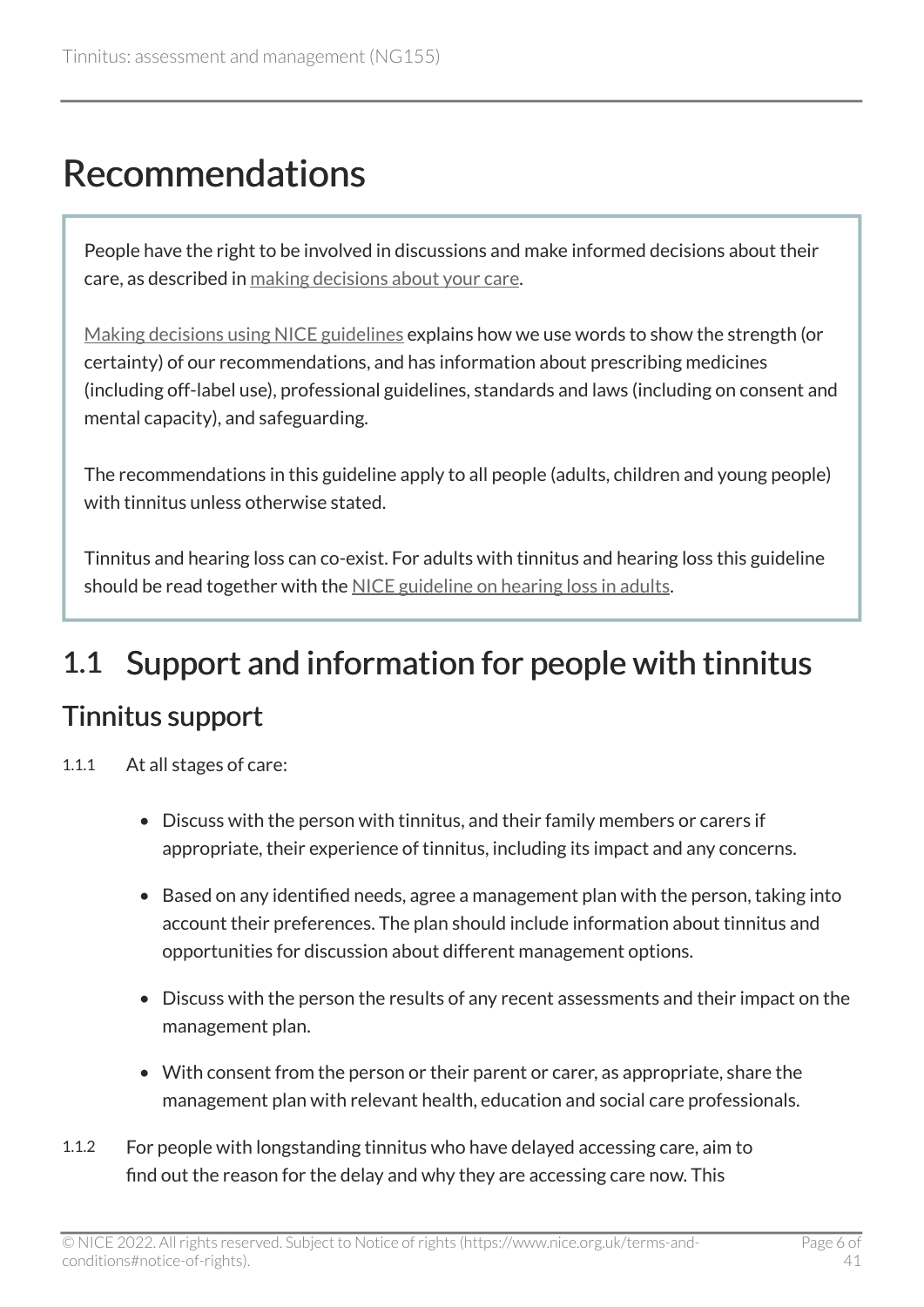could involve, for example, asking questions about lifestyle factors or changes in health.

For a short explanation of why the committee made the recommendations and how they might affect practice, see the [rationale and impact section on support for people with tinnitus](#page-22-1).

Full details of the evidence and the committee's discussion are in [evidence review A: tinnitus](https://www.nice.org.uk/guidance/ng155/evidence/a-tinnitus-support-pdf-7089705757) [support.](https://www.nice.org.uk/guidance/ng155/evidence/a-tinnitus-support-pdf-7089705757)

### <span id="page-6-0"></span>Information

- 1.1.3 Reassure the person with tinnitus, at first point of contact with a healthcare professional, that:
	- tinnitus is a common condition
	- it may resolve by itself
	- although it is commonly associated with hearing loss, it is not commonly associated with other underlying physical problems
	- there are a variety of management strategies that help many people live well with tinnitus.
- 1.1.4 Give information about tinnitus at all stages of care. The content should be tailored to the individual needs of the person, and their family members or carers if appropriate, and include information about:
	- what tinnitus is, what might have caused it, what might happen in the future
	- what can make tinnitus worse (for example, stress or exposure to loud noise)
	- safe listening practices (for example, noise protection)
	- the impact of tinnitus (for example, it can affect sleep, see the section on assessing how [tinnitus affects sleep\)](#page-10-0)
	- see [investigations](#page-11-0)
	- self-help and coping strategies (for example, self-help books and relaxation strategies)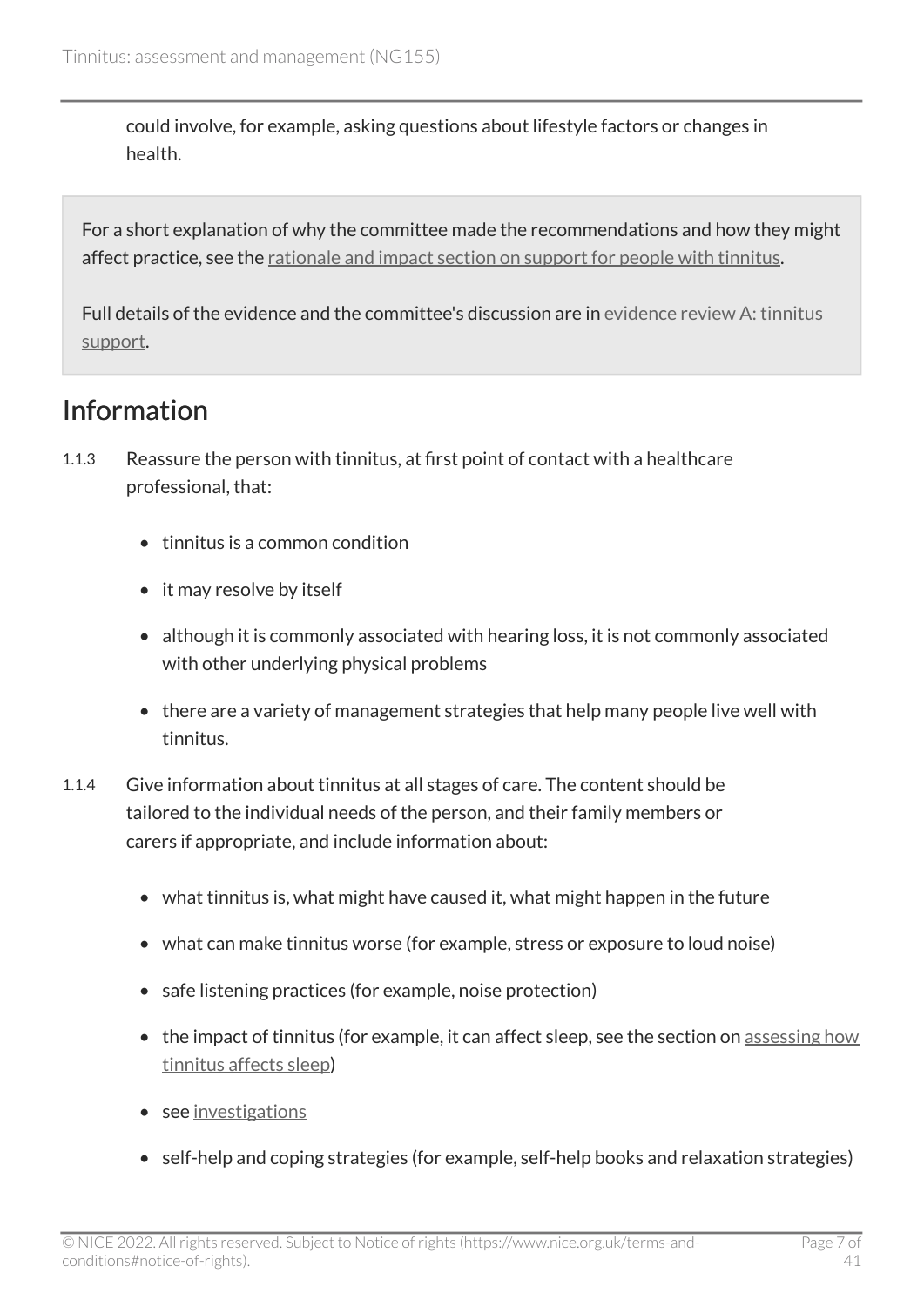- management options (see the section on [management of tinnitus\)](#page-14-0)
- local and national support groups
- other sources of information.
- 1.1.5 When providing information:
	- ensure it is available in appropriate formats such as verbal consultation, written information, leaflets and online in line with the [NICE guideline on patient experience](https://www.nice.org.uk/guidance/cg138)
	- take into account accessibility requirements for children, and people with hearing loss, cognitive impairment or visual impairment.

For a short explanation of why the committee made the recommendations and how they might affect practice, see the [rationale and impact section on information for people with tinnitus](#page-23-0).

Full details of the evidence and the committee's discussion are in [evidence review B: patient](https://www.nice.org.uk/guidance/ng155/evidence/b-patient-information-pdf-7089705758) [information.](https://www.nice.org.uk/guidance/ng155/evidence/b-patient-information-pdf-7089705758)

### <span id="page-7-0"></span>1.2 Referring people with tinnitus

- 1.2.1 [Refer immediately](#page-16-1) to a crisis mental health management team for assessment people who have tinnitus associated with a high risk of suicide. If needed, provide a safe place while waiting for the assessment.
- 1.2.2 Refer immediately, in line with the [NICE guideline on suspected neurological](https://www.nice.org.uk/guidance/ng127) [conditions](https://www.nice.org.uk/guidance/ng127), people with tinnitus associated with:
	- sudden onset of significant neurological symptoms or signs (for example, facial weakness), or
	- acute uncontrolled vestibular symptoms (for example, vertigo), or
	- suspected stroke (follow a local stroke referral pathway). For information about diagnosis and initial management of stroke, see the [NICE guideline on stroke and](https://www.nice.org.uk/guidance/ng128)  [transient ischaemic attack in over 16s.](https://www.nice.org.uk/guidance/ng128)
- 1.2.3 Refer people to be seen within 24 hours, in line with the [NICE guideline on](https://www.nice.org.uk/guidance/ng98)  [hearing loss in adults](https://www.nice.org.uk/guidance/ng98), if they have tinnitus and have hearing loss that has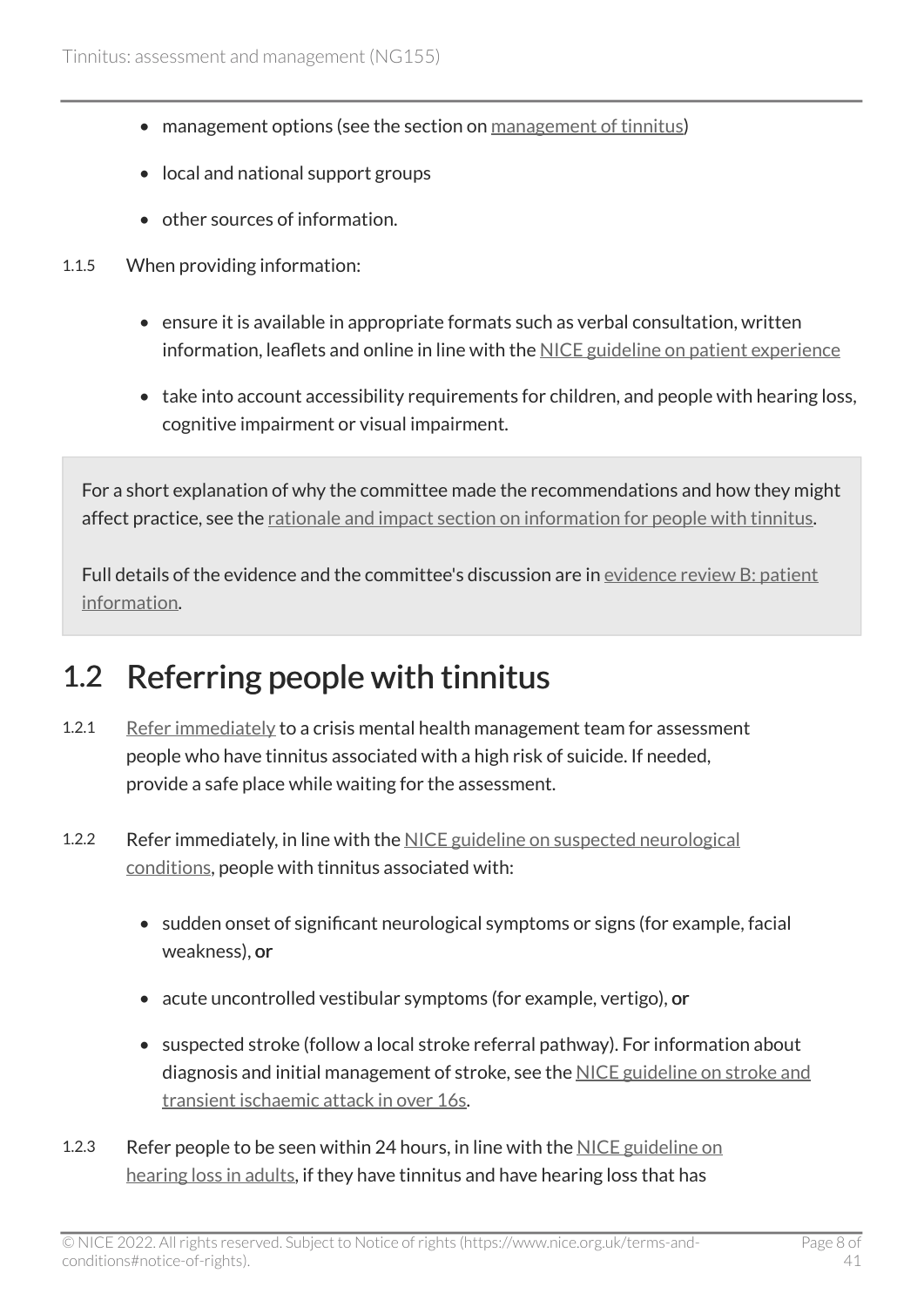developed suddenly (over a period of 3 days or less) in the past 30 days.

- 1.2.4 Recognise that assessment and management of the person's tinnitus may still need to continue following an immediate referral.
- 1.2.5 Refer people to be seen within 2 weeks for assessment and management if they have tinnitus associated with either of the following:
	- Distress affecting mental wellbeing (for example, distress that prevents them carrying out their usual daily activities) even after receiving [tinnitus support](#page-17-0) at first point of contact with a healthcare professional (see the [recommendation on all stages of care in](#page-5-2) [tinnitus support](#page-5-2)). Refer in line with local pathways.
	- Hearing loss that developed suddenly more than 30 days ago or rapidly worsening hearing loss (over a period of 4 to 90 days). Refer in line with the [NICE guideline on](https://www.nice.org.uk/guidance/ng98) [hearing loss in adults](https://www.nice.org.uk/guidance/ng98).
- 1.2.6 Refer people for tinnitus assessment and management in line with local pathways if they have any of the following:
	- tinnitus that bothers them despite having received tinnitus support at first point of contact with a healthcare professional (see the [recommendation on all stages of care in](#page-5-2) [tinnitus support](#page-5-2))
	- persistent [objective tinnitus](#page-16-2)
	- tinnitus associated with unilateral or asymmetric hearing loss.
- 1.2.7 Consider referring people for tinnitus assessment and management in line with local pathways if they have any of the following, in line with the [NICE guideline](https://www.nice.org.uk/guidance/ng98) [on hearing loss in adults:](https://www.nice.org.uk/guidance/ng98)
	- persistent pulsatile tinnitus
	- persistent unilateral tinnitus.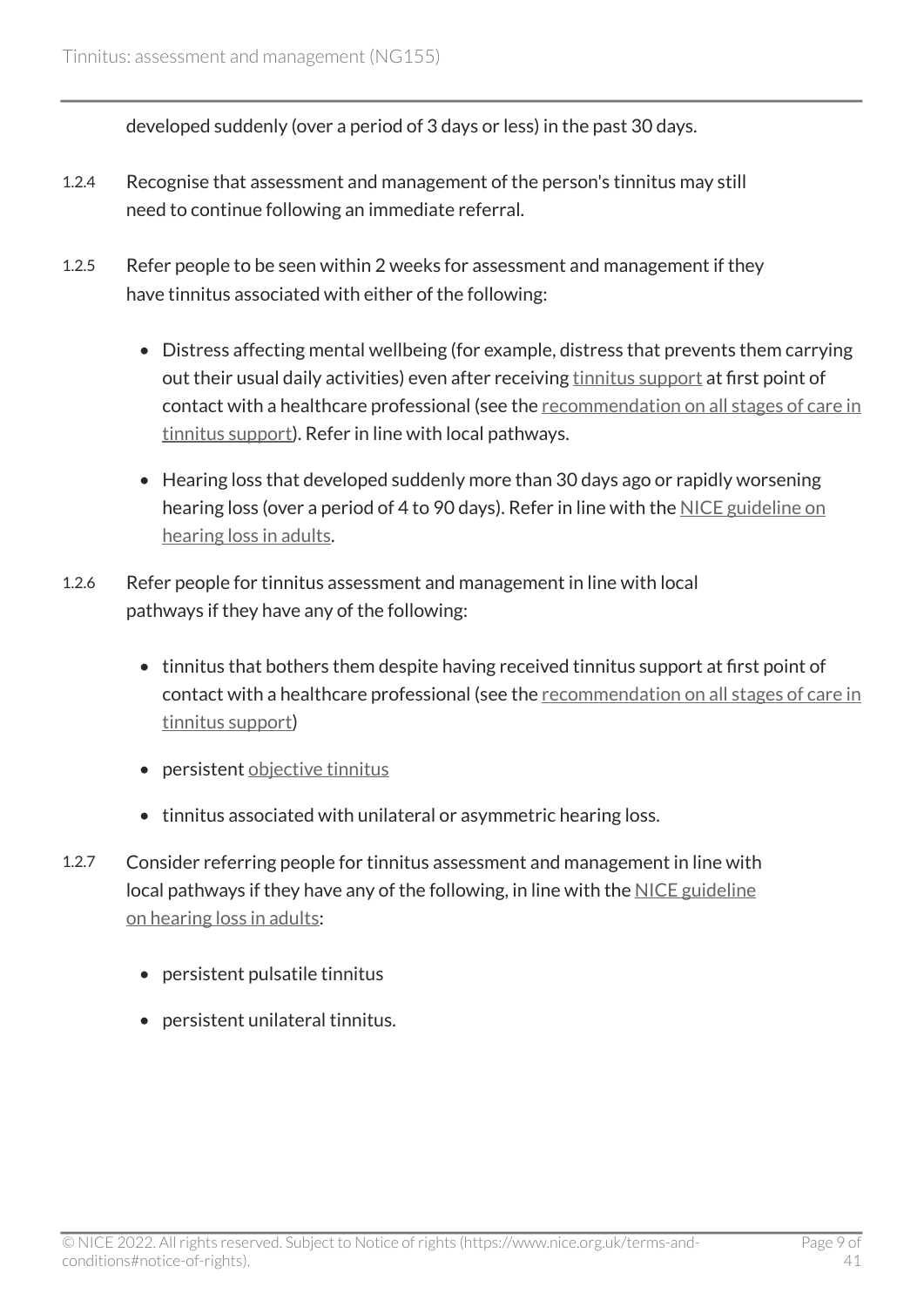For a short explanation of why the committee made these recommendations and how they might affect practice, see the [rationale and impact section on referring people with tinnitus.](#page-24-0)

Full details of the evidence and the committee's discussion are in [evidence reviews C-D:](https://www.nice.org.uk/guidance/ng155/evidence/cd-symptoms-and-features-for-urgent-and-nonurgent-referral-pdf-7089705759) [symptoms and features for urgent and non-urgent referral.](https://www.nice.org.uk/guidance/ng155/evidence/cd-symptoms-and-features-for-urgent-and-nonurgent-referral-pdf-7089705759)

### <span id="page-9-0"></span>1.3 Assessing the impact of tinnitus using questionnaires

- 1.3.1 Consider using the Tinnitus Functional Index for adults to assess how tinnitus affects them.
- 1.3.2 If questionnaires cannot be used (for example, because of language issues or cognitive impairment) consider using other measures such as visual analogue scales.
- 1.3.3 Consider using an age- or ability-appropriate measure (such as a visual analogue scale) for children and young people to assess how tinnitus affects them.

For a short explanation of why the committee made these recommendations and how they might affect practice, see the [rationale and impact section on assessing tinnitus using](#page-26-0) [questionnaires.](#page-26-0)

Full details of the evidence and the committee's discussion are in [evidence review E:](https://www.nice.org.uk/guidance/ng155/evidence/e-questionnaires-to-assess-tinnitus-pdf-7089705760)  [questionnaires to assess tinnitus](https://www.nice.org.uk/guidance/ng155/evidence/e-questionnaires-to-assess-tinnitus-pdf-7089705760).

#### <span id="page-9-1"></span>Assessing how tinnitus affects quality of life

1.3.4 Discuss with the person with tinnitus, and their family members or carers if appropriate, how the condition affects their quality of life (home, social, leisure, work and school).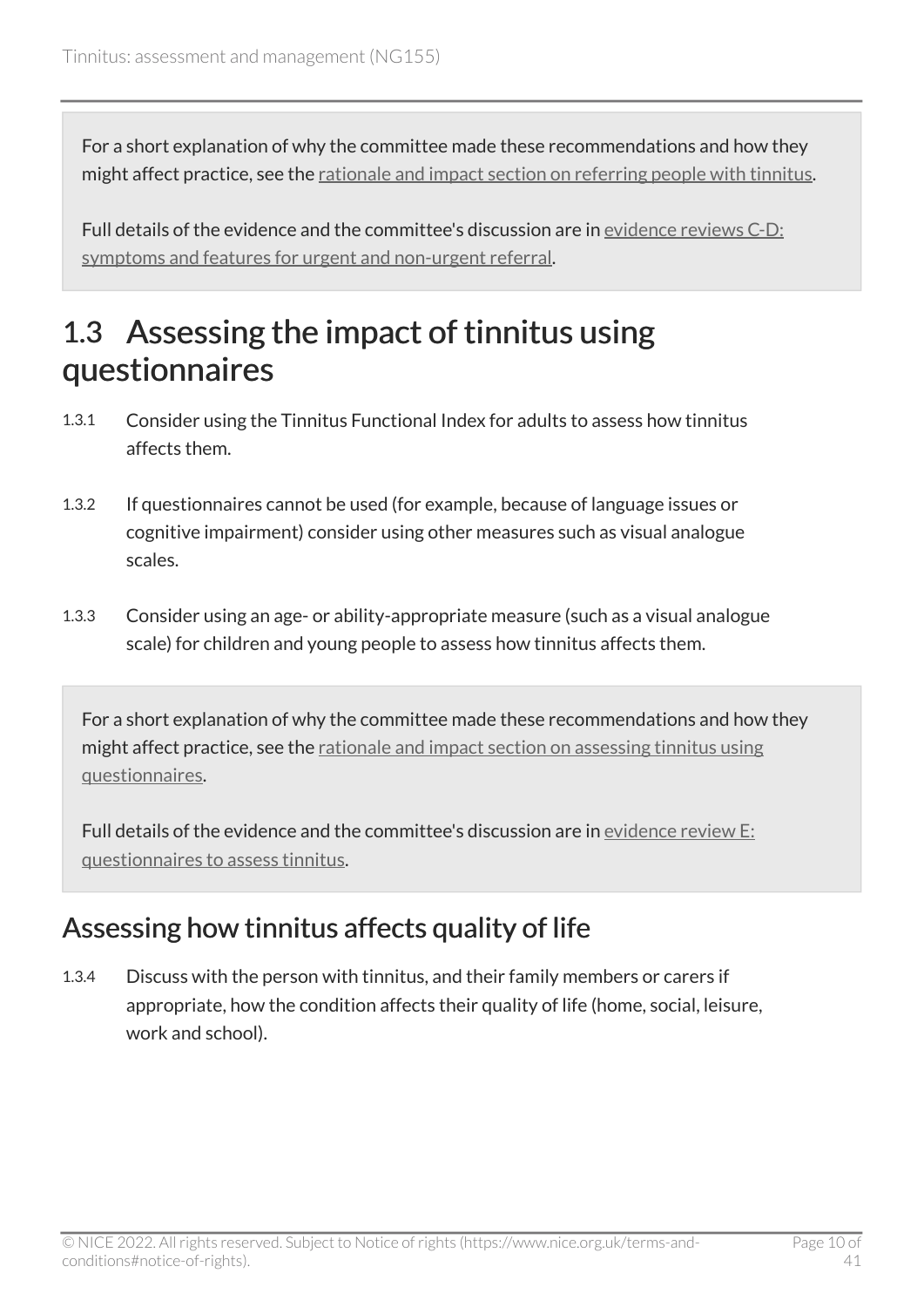For a short explanation of why the committee made these recommendations and how they might affect practice, see the [rationale and impact section on assessing how tinnitus affects](#page-27-0)  [quality of life.](#page-27-0)

Full details of the evidence and the committee's discussion are in [evidence review G: assessing](https://www.nice.org.uk/guidance/ng155/evidence/g-assessing-quality-of-life-pdf-7089705762)  [quality of life.](https://www.nice.org.uk/guidance/ng155/evidence/g-assessing-quality-of-life-pdf-7089705762)

#### <span id="page-10-0"></span>Assessing how tinnitus affects sleep

1.3.5 Ask people with tinnitus if they have problems sleeping because of tinnitus. If they do, consider screening with a questionnaire (such as the Insomnia Severity Index). Discuss the results with them and how this might inform their management plan.

For a short explanation of why the committee made this recommendation and how it might affect practice, see the [rationale and impact section on assessing sleep.](#page-28-0)

Full details of the evidence and the committee's discussion are in [evidence review F: assessing](https://www.nice.org.uk/guidance/ng155/evidence/f-assessing-psychological-impact-pdf-7089705761) [psychological impact](https://www.nice.org.uk/guidance/ng155/evidence/f-assessing-psychological-impact-pdf-7089705761).

#### <span id="page-10-1"></span>Assessing the psychological impact of tinnitus

#### Adults

- 1.3.6 Be alert at all stages of care to the impact of tinnitus on mental health and wellbeing in adults. If there are concerns, follow the recommendations in the [NICE guideline on common mental health problems.](https://www.nice.org.uk/guidance/cg123)
- 1.3.7 Consider using the tinnitus questionnaire (TQ) or mini-TQ alongside the Tinnitus Functional Index in adults with tinnitus if further assessment of the psychological effects of tinnitus is needed.
- 1.3.8 If there are concerns about depression or anxiety in adults, a healthcare professional competent in mental health assessment should: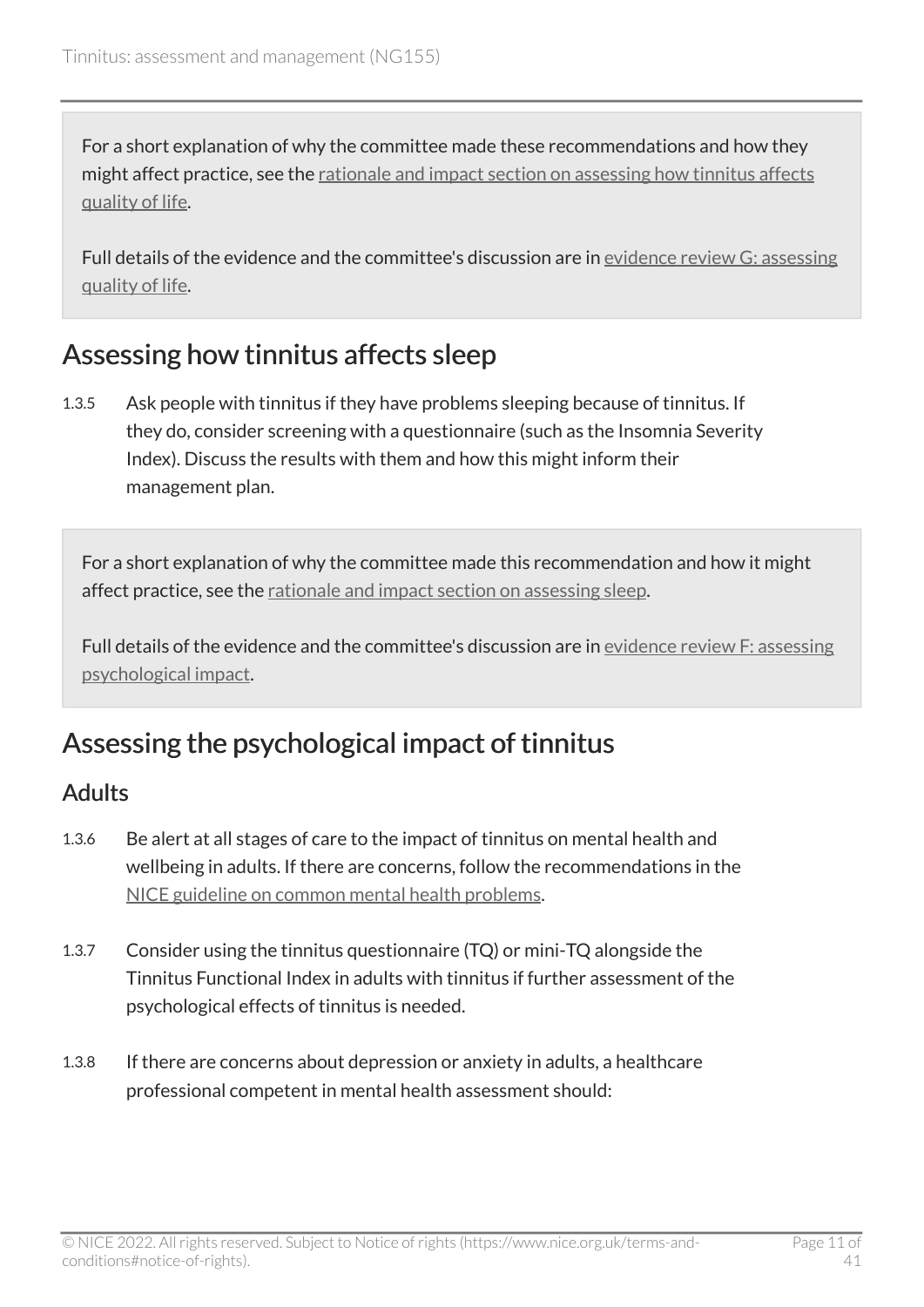- carry out an assessment using a questionnaire (for example, those in the [recommendations on assessment in the NICE guideline on common mental health](https://www.nice.org.uk/guidance/cg123/chapter/1-Guidance#step-1-identification-and-assessment) [problems\)](https://www.nice.org.uk/guidance/cg123/chapter/1-Guidance#step-1-identification-and-assessment), or an ability-appropriate measure
- consider assessment using the Clinical Outcomes in Routine Evaluation Outcome Measure
- agree an action plan, if needed, in line with the recommendations on assessment in the NICE guideline on common mental health problems.

#### Children and young people

- 1.3.9 Be alert at all stages of care to the behavioural and psychological wellbeing of all children and young people presenting with tinnitus. Talk to them, and their family members or carers if appropriate, about how they feel.
- 1.3.10 If there are concerns about depression in children and young people, follow the recommendations in the [NICE guideline on depression in children and young](https://www.nice.org.uk/guidance/ng134)  [people.](https://www.nice.org.uk/guidance/ng134)

For a short explanation of why the committee made these recommendations and how they might affect practice, see the [rationale and impact section on assessing the psychological](#page-28-0)  [impact of tinnitus](#page-28-0).

Full details of the evidence and the committee's discussion are in [evidence review F: assessing](https://www.nice.org.uk/guidance/ng155/evidence/f-assessing-psychological-impact-pdf-7089705761) [psychological impact](https://www.nice.org.uk/guidance/ng155/evidence/f-assessing-psychological-impact-pdf-7089705761).

## <span id="page-11-0"></span>1.4 Investigations

#### <span id="page-11-1"></span>Audiological assessment

- 1.4.1 Offer an audiological assessment to people with tinnitus. For recommendations on assessing and managing hearing loss in adults, see the NICE guideline on [hearing loss in adults](https://www.nice.org.uk/guidance/ng98/chapter/Recommendations).
- 1.4.2 Consider tympanometry when middle-ear or Eustachian tube dysfunction, or other causes of conductive hearing loss contributing to tinnitus, are suspected.
- 1.4.3 Do not offer acoustic reflex testing or uncomfortable loudness levels/loudness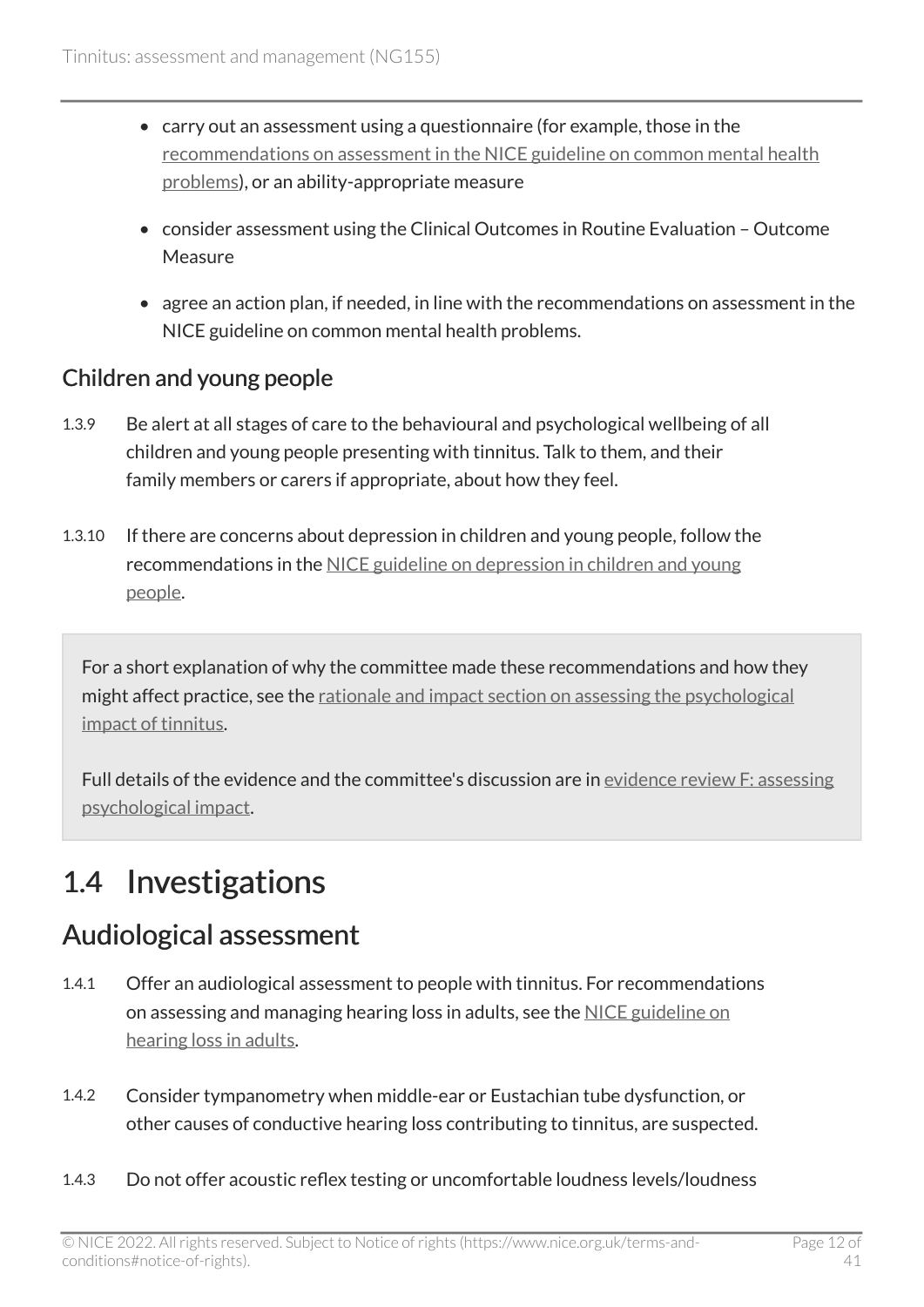discomfort levels testing as part of an investigation of tinnitus.

1.4.4 Do not offer otoacoustic emissions tests as part of an investigation of tinnitus unless the tinnitus is accompanied by other symptoms and signs.

For a short explanation of why the committee made these recommendations and how they might affect practice, see the [rationale and impact section on audiological assessment](#page-29-0).

Full details of the evidence and the committee's discussion are in evidence review H: [audiological assessment](https://www.nice.org.uk/guidance/ng155/evidence/h-audiological-assessment-pdf-7089705763).

#### <span id="page-12-0"></span>Psychoacoustic tests

1.4.5 Do not offer psychoacoustic tests, for example pitch and loudness matching, to assess tinnitus.

For a short explanation of why the committee made these recommendations and how they might affect practice, see the [rationale and impact section on psychoacoustic tests](#page-30-0).

Full details of the evidence and the committee's discussion are in [evidence review I:](https://www.nice.org.uk/guidance/ng155/evidence/i-psychoacoustic-measures-pdf-7089705764) [psychoacoustic measures.](https://www.nice.org.uk/guidance/ng155/evidence/i-psychoacoustic-measures-pdf-7089705764)

#### Imaging

#### <span id="page-12-1"></span>Non-pulsatile tinnitus

- 1.4.6 Offer MRI of internal auditory meati (IAM) to people with non-pulsatile tinnitus who have associated neurological, otological or head and neck signs and symptoms. If they are unable to have MRI (IAM), offer contrast-enhanced CT (IAM).
- 1.4.7 Consider MRI (IAM) for people with unilateral or asymmetrical non-pulsatile tinnitus who have no associated neurological, audiological, otological or head and neck signs and symptoms. If they are unable to have MRI (IAM), consider contrast-enhanced CT (IAM).
- 1.4.8 Do not offer imaging to people with symmetrical non-pulsatile tinnitus with no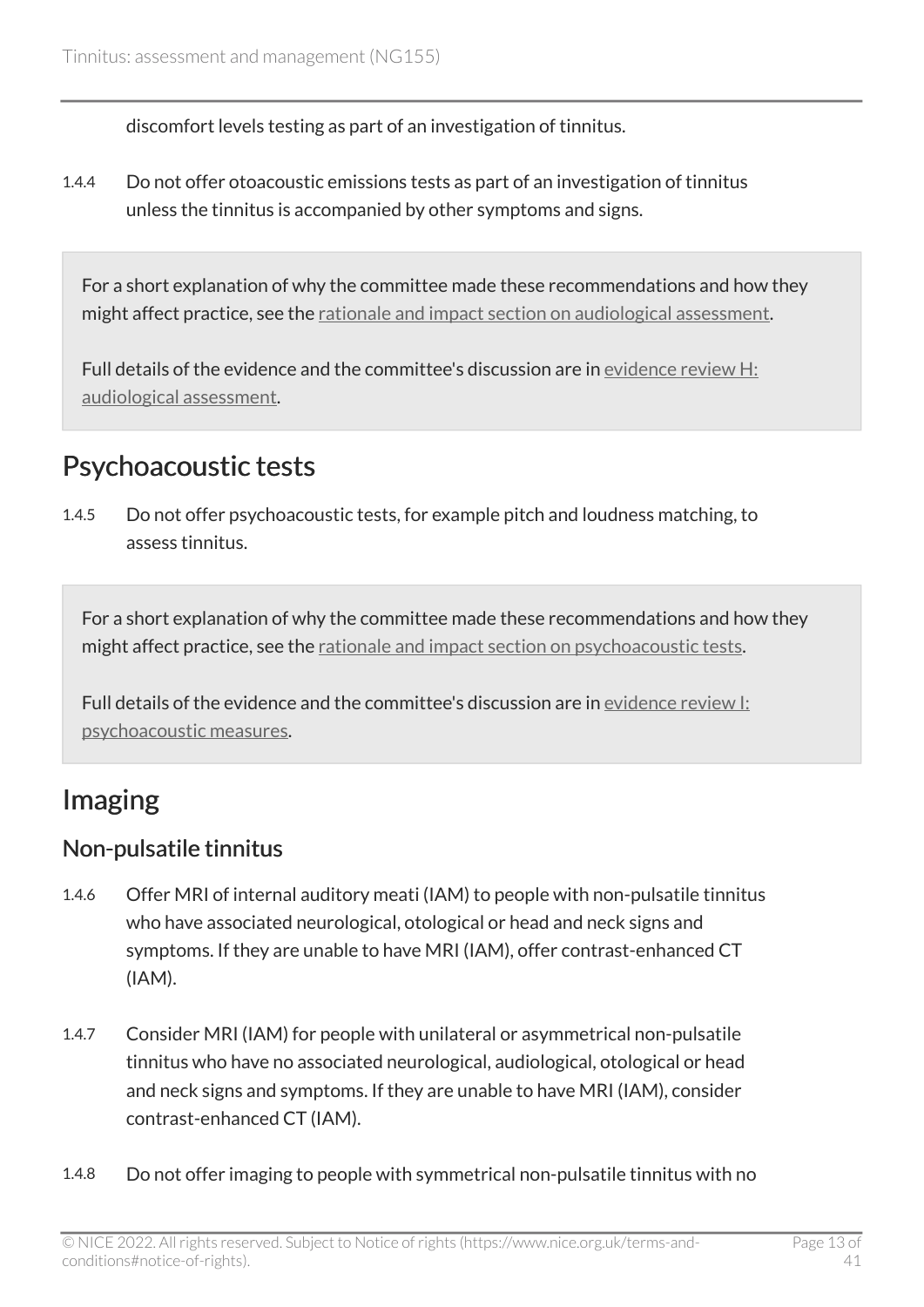associated neurological, audiological, otological or head and neck signs and symptoms.

For a short explanation of why the committee made these recommendations and how they might affect practice, see the [rationale and impact section on non-pulsatile tinnitus.](#page-31-0)

Full details of the evidence and the committee's discussion are in [evidence review J: imaging to](https://www.nice.org.uk/guidance/ng155/evidence/j-imaging-to-investigate-the-cause-of-nonpulsatile-tinnitus-pdf-7089705765)  [investigate the cause of non-pulsatile tinnitus.](https://www.nice.org.uk/guidance/ng155/evidence/j-imaging-to-investigate-the-cause-of-nonpulsatile-tinnitus-pdf-7089705765)

#### <span id="page-13-0"></span>Pulsatile tinnitus

- 1.4.9 Offer imaging to people with pulsatile tinnitus.
	- For people with synchronous pulsatile tinnitus, consider:
		- magnetic resonance angiogram or MRI of head, neck, temporal bone and IAM if clinical examination and audiological assessment are normal, or contrastenhanced CT of head, neck, temporal bone and IAM if they cannot have magnetic resonance angiogram or MRI
		- $-$  contrast-enhanced CT of temporal bone if an osseous or middle-ear abnormality is suspected (for example, glomus tumour), followed by MRI if further investigation of soft tissue is required.
	- For people with non-synchronous pulsatile tinnitus (for example, caused by palatal myoclonus) consider MRI of the head, or if they cannot have MRI, contrast-enhanced CT of the head.

For a short explanation of why the committee made this recommendation and how it might affect practice, see the [rationale and impact section on pulsatile tinnitus](#page-32-0).

Full details of the evidence and the committee's discussion are in [evidence review K: imaging](https://www.nice.org.uk/guidance/ng155/evidence/k-imaging-to-investigate-the-cause-of-pulsatile-tinnitus-pdf-255229407252) [to investigate the cause of pulsatile tinnitus](https://www.nice.org.uk/guidance/ng155/evidence/k-imaging-to-investigate-the-cause-of-pulsatile-tinnitus-pdf-255229407252).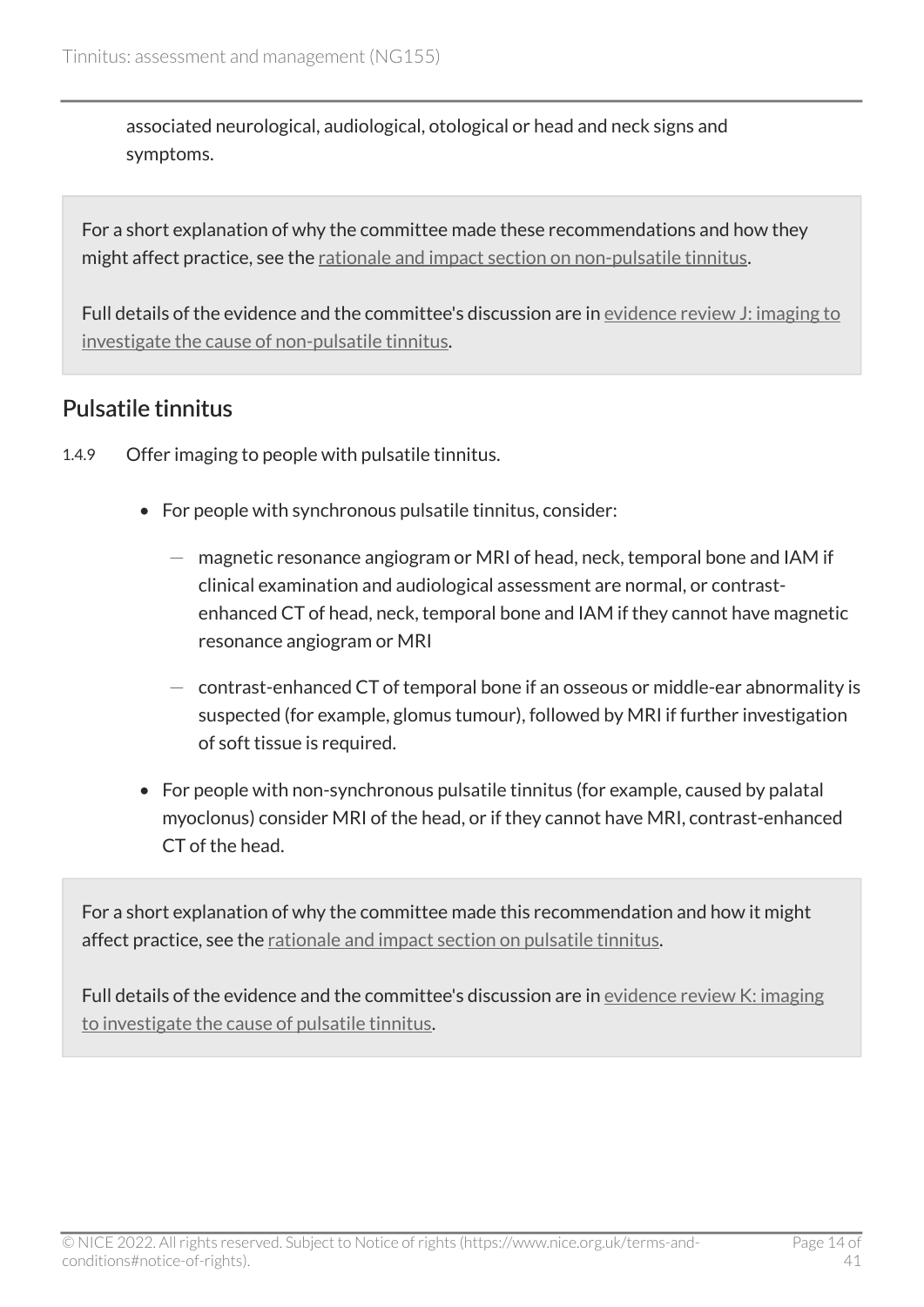## <span id="page-14-0"></span>1.5 Management of tinnitus

### <span id="page-14-1"></span>Amplification devices

- 1.5.1 Offer amplification devices to people with tinnitus who have a hearing loss that affects their ability to communicate. For adults, follow the [recommendations on](https://www.nice.org.uk/guidance/ng98/chapter/Recommendations#hearing-aids-and-assistive-listening-devices)  [hearing aids in the NICE guideline on hearing loss in adults.](https://www.nice.org.uk/guidance/ng98/chapter/Recommendations#hearing-aids-and-assistive-listening-devices)
- 1.5.2 Consider amplification devices for people with tinnitus who have a hearing loss but do not have difficulties communicating.
- 1.5.3 Do not offer amplification devices to people with tinnitus but no hearing loss.

For a short explanation of why the committee made these recommendations and how they might affect practice, see the [rationale and impact section on amplification devices.](#page-33-0)

Full details of the evidence and the committee's discussion are in [evidence review M: sound](https://www.nice.org.uk/guidance/ng155/evidence/m-sound-therapy-and-amplification-devices-pdf-255229407254)  [therapy and amplification devices](https://www.nice.org.uk/guidance/ng155/evidence/m-sound-therapy-and-amplification-devices-pdf-255229407254).

### <span id="page-14-2"></span>Sound therapy

The committee were unable to make recommendations for practice in this area. They made a [recommendation for research.](#page-18-2)

For a short explanation of why the committee made the recommendation for research, see the [rationale section on sound therapy](#page-34-0).

Full details of the evidence and the committee's discussion are in [evidence review M: sound](https://www.nice.org.uk/guidance/ng155/evidence/m-sound-therapy-and-amplification-devices-pdf-255229407254)  [therapy and amplification devices](https://www.nice.org.uk/guidance/ng155/evidence/m-sound-therapy-and-amplification-devices-pdf-255229407254).

#### <span id="page-14-3"></span>Psychological therapies for people with tinnitus-related distress

1.5.4 Consider a stepped approach to treat [tinnitus-related distress](#page-16-3) in adults whose tinnitus is still causing an impact on their emotional and social wellbeing, and day-to-day activities, despite having received **tinnitus support.** If a person does not benefit from the first psychological intervention they try or declines an intervention, offer an intervention from the next step in the following order: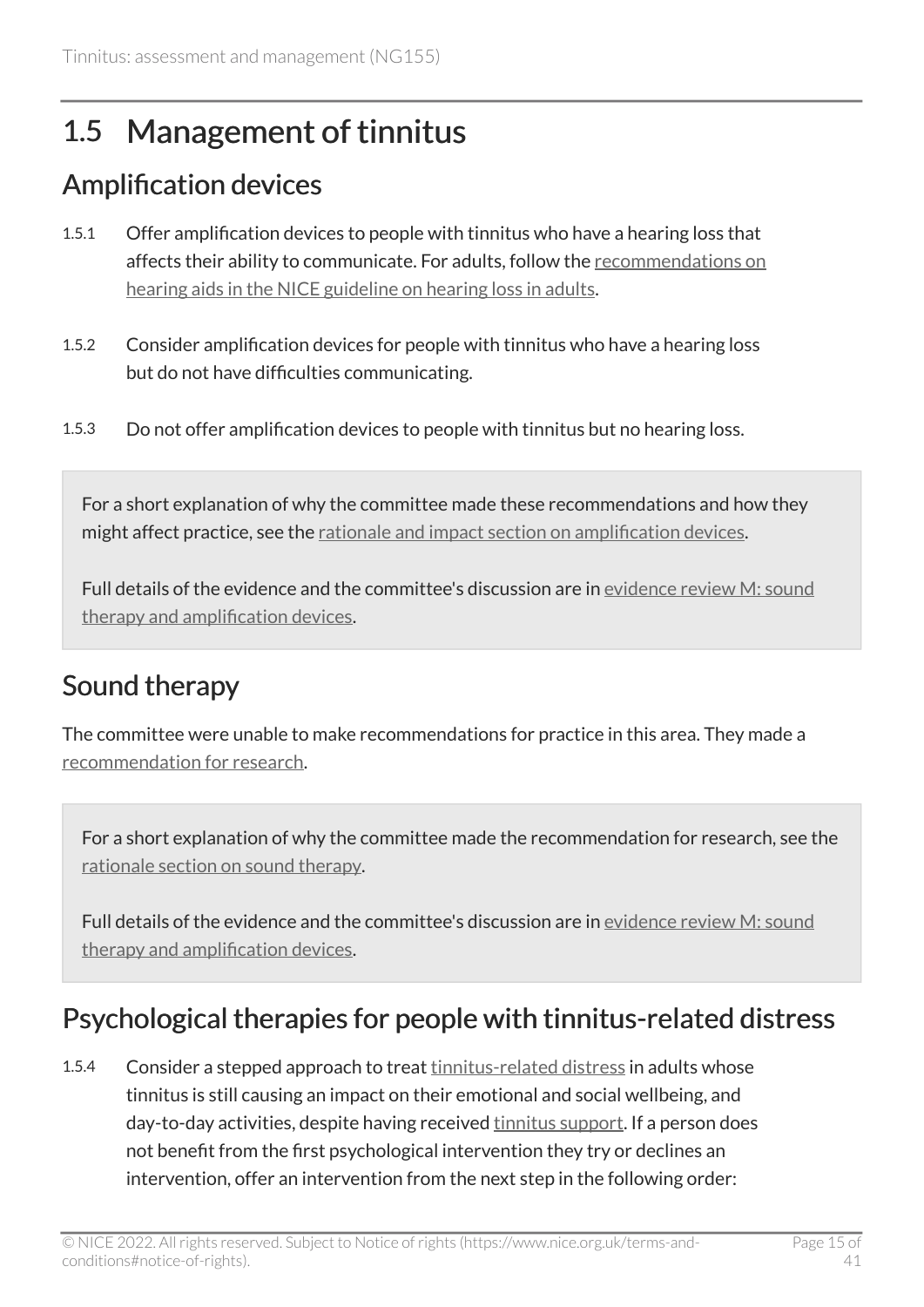- [digital tinnitus-related cognitive behavioural therapy](#page-16-4) (CBT) provided by psychologists
- group-based tinnitus-related psychological interventions including mindfulness-based cognitive therapy (delivered by appropriately trained and supervised practitioners), acceptance and commitment therapy or CBT (delivered by psychologists)
- individual tinnitus-related CBT (delivered by psychologists).

For a short explanation of why the committee made the recommendation and how it might affect practice, see the [rationale and impact section on psychological therapies for people with](#page-34-1) [tinnitus-related distress](#page-34-1).

Full details of the evidence and the committee's discussion are in [evidence review L:](https://www.nice.org.uk/guidance/ng155/evidence/l-psychological-therapies-pdf-255229407253)  [psychological therapies.](https://www.nice.org.uk/guidance/ng155/evidence/l-psychological-therapies-pdf-255229407253)

#### <span id="page-15-0"></span>**Betahistine**

1.5.5 Do not offer betahistine to treat tinnitus.

For a short explanation of why the committee made the recommendation and how it might affect practice, see the [rationale and impact section on betahistine.](#page-36-0)

Full details of the evidence and the committee's discussion are in [evidence review N:](https://www.nice.org.uk/guidance/ng155/evidence/n-betahistine-pdf-255229407255)  [betahistine.](https://www.nice.org.uk/guidance/ng155/evidence/n-betahistine-pdf-255229407255)

#### <span id="page-15-1"></span>Combining therapies

The committee were unable to make recommendations for practice in this area. They made a [recommendation for research.](#page-18-2)

For a short explanation of why the committee made the recommendation for research, see the [rationale section on combining therapies](#page-37-0).

Full details of the evidence and the committee's discussion are in [evidence review P:](https://www.nice.org.uk/guidance/ng155/evidence/p-combinations-of-management-strategies-pdf-255229407257)  [combinations of management strategies](https://www.nice.org.uk/guidance/ng155/evidence/p-combinations-of-management-strategies-pdf-255229407257).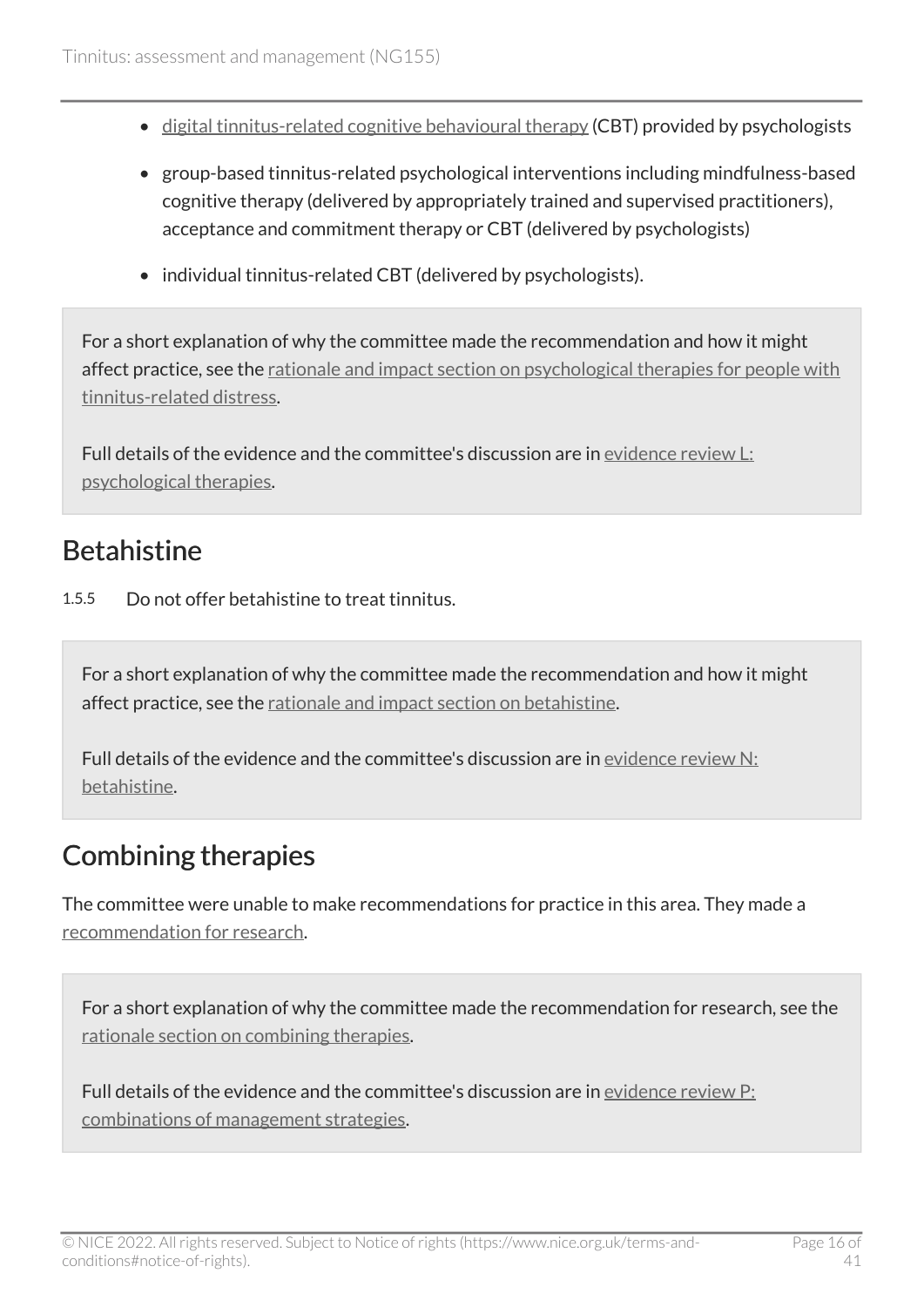### <span id="page-16-5"></span>Neuromodulation

The committee were unable to make recommendations for practice in this area. They made a [recommendation for research.](#page-19-1)

For a short explanation of why the committee made the recommendation for research, see the [rationale section on neuromodulation](#page-38-0).

Full details of the evidence and the committee's discussion are in [evidence review O:](https://www.nice.org.uk/guidance/ng155/evidence/o-neuromodulation-pdf-255229407256) [neuromodulation.](https://www.nice.org.uk/guidance/ng155/evidence/o-neuromodulation-pdf-255229407256)

## <span id="page-16-0"></span>Terms used in this guideline

This section defines terms that have been used in a particular way for this guideline.

### <span id="page-16-4"></span>Digital tinnitus-related cognitive behavioural therapy

Digital CBT is a form of CBT delivered using digital technology, such as a computer, tablet or phone. Common components of digital tinnitus-related CBT are similar to those used in face-to-face CBT (for example, positive imagery and learning to identify and challenge unhelpful thoughts). People using digital CBT are more likely to have less direct contact with healthcare professionals during the intervention compared with face-to-face interventions.

### <span id="page-16-2"></span>Objective tinnitus

Tinnitus that occurs as a result of noise generated in the ear that can be detected by the examiner. It is less common than subjective tinnitus.

### <span id="page-16-1"></span>Refer immediately

To be seen by the specialist service within a few hours, or even more quickly if necessary.

### <span id="page-16-3"></span>Tinnitus-related distress

Tinnitus that is having an impact on emotional and social wellbeing and day-to-day activities.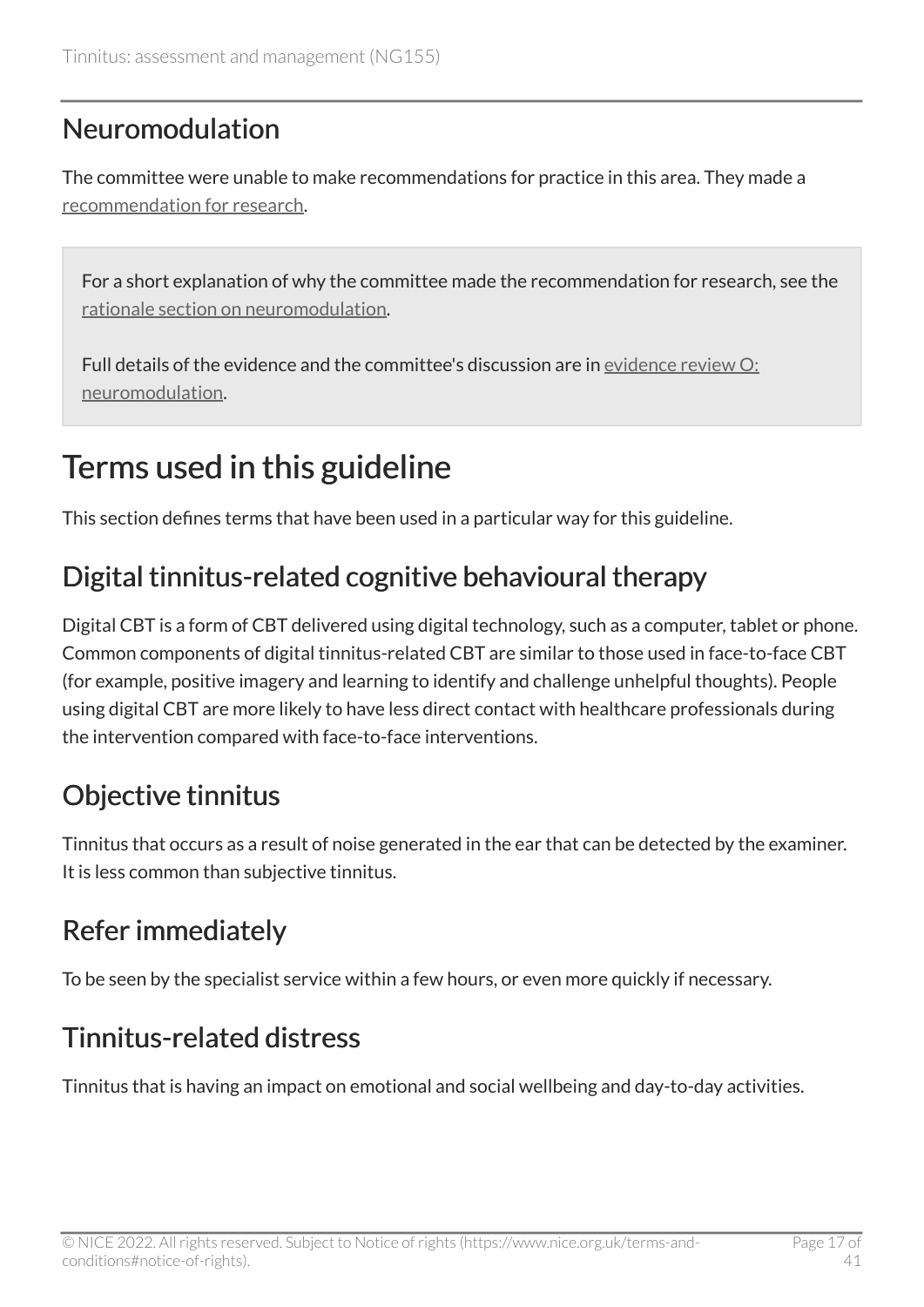### <span id="page-17-0"></span>Tinnitus support

A term used to describe a session that includes a 2-way process of information-giving and discussion to help the healthcare professional understand the difficulties and goals of the person with tinnitus. This discussion occurs between the person with tinnitus, and their family members or carers if appropriate, and the healthcare professional. A management plan is also jointly developed and the person is supported to continue with the plan or modify it as necessary. This process is sometimes known as tinnitus counselling.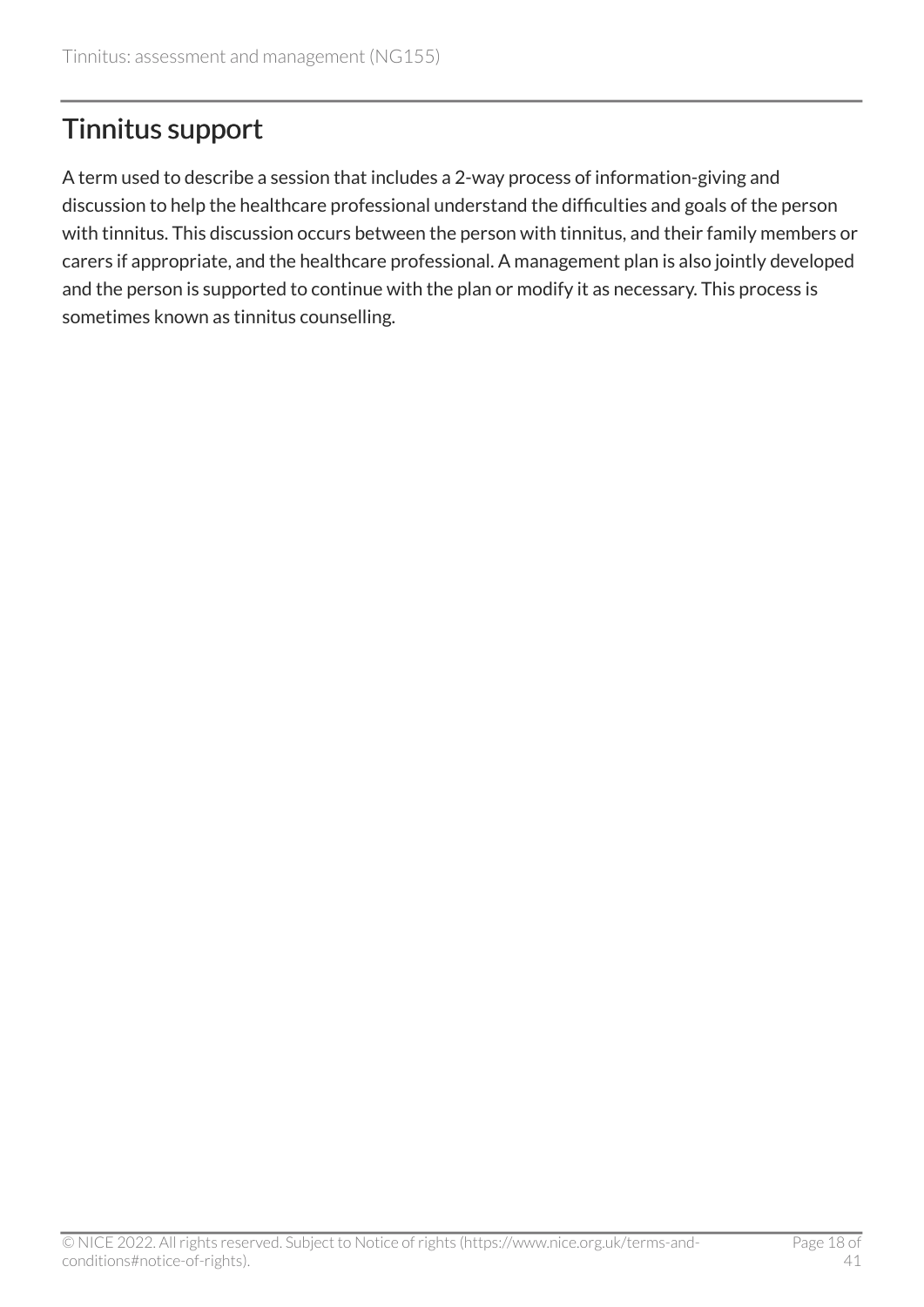## <span id="page-18-0"></span>Recommendations for research

The guideline committee has made the following recommendations for research.

## <span id="page-18-1"></span>Key recommendations for research

#### <span id="page-18-3"></span>1 Cognitive behavioural therapy for adults with tinnitus delivered by appropriately trained healthcare professionals other than psychologists

What is the clinical and cost effectiveness of cognitive behavioural therapy (CBT) for adults with tinnitus delivered by appropriately trained healthcare professionals other than psychologists (for example, audiologists)?

For a short explanation of why the committee made the recommendation for research, see the [rationale and impact section on CBT for adults delivered by appropriately trained healthcare](#page-34-1) [professionals](#page-34-1).

Full details of the research recommendation are in [evidence review L: psychological therapies.](https://www.nice.org.uk/guidance/ng155/evidence/l-psychological-therapies-pdf-255229407253)

#### <span id="page-18-2"></span>2 Combination management strategy: sound therapy and tinnitus support

What is the clinical and cost effectiveness of a combination management strategy consisting of sound therapy and tinnitus support?

For a short explanation of why the committee made the recommendation for research, see the [rationale section on combination management strategy](#page-37-0).

Full details of the research recommendation are in [evidence review P: combinations of](https://www.nice.org.uk/guidance/ng155/evidence/p-combinations-of-management-strategies-pdf-255229407257)  [management strategies](https://www.nice.org.uk/guidance/ng155/evidence/p-combinations-of-management-strategies-pdf-255229407257).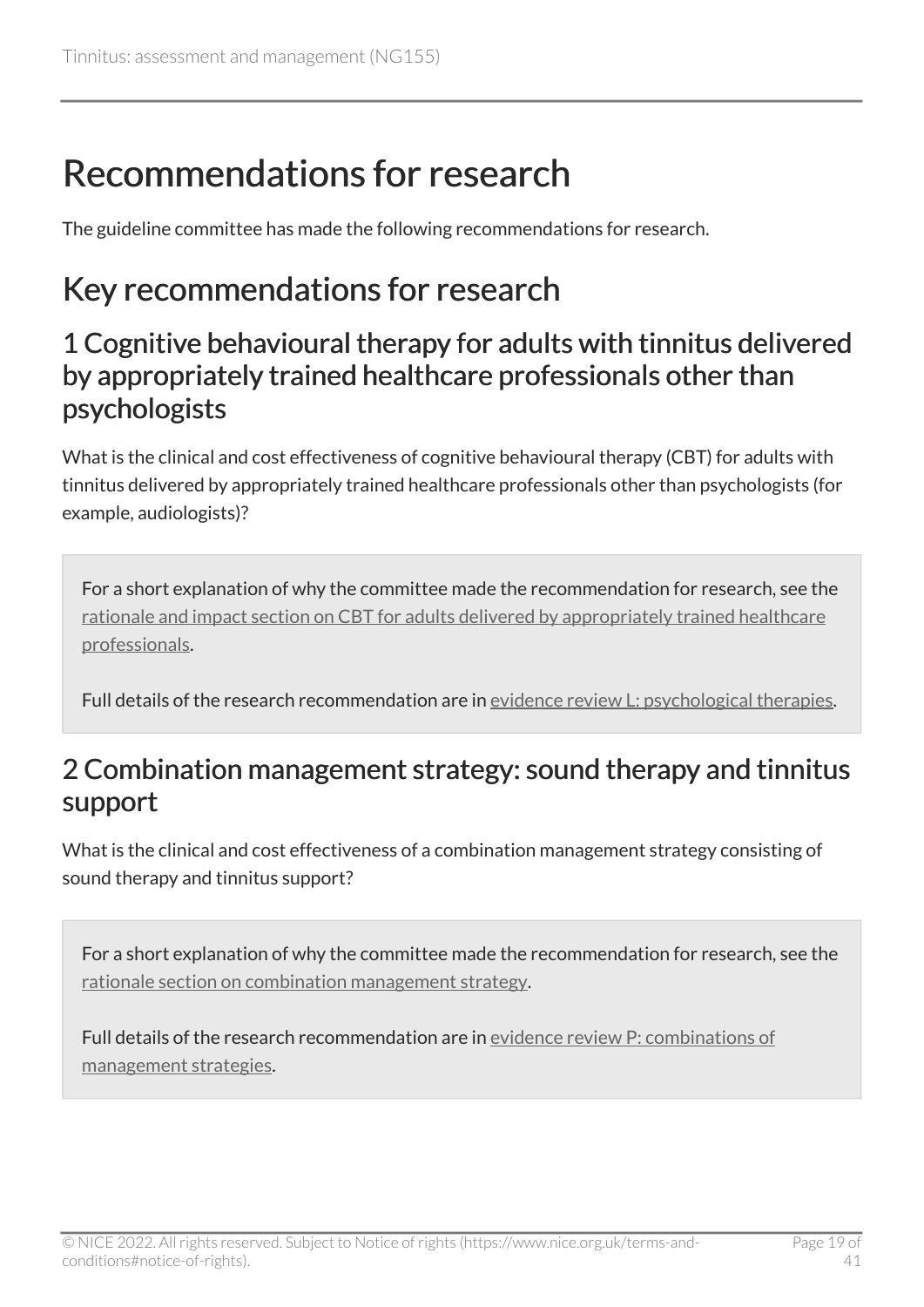### <span id="page-19-2"></span>3 Methods for assessing tinnitus in general practice

What is the optimal method for assessing tinnitus in general practice (including consultation questions, physical examinations and questionnaires)?

For a short explanation of why the committee made the recommendation for research, see the [rationale and impact section on assessing tinnitus in general practice.](#page-26-0)

Full details of the research recommendation are in [evidence review E: questionnaires to](https://www.nice.org.uk/guidance/ng155/evidence/e-questionnaires-to-assess-tinnitus-pdf-7089705760) [assess tinnitus.](https://www.nice.org.uk/guidance/ng155/evidence/e-questionnaires-to-assess-tinnitus-pdf-7089705760)

### <span id="page-19-1"></span>4 Neuromodulation

What is the clinical, cost effectiveness and safety of neuromodulation interventions for treating tinnitus in adults?

For a short explanation of why the committee made the recommendation for research, see the [rationale section on neuromodulation interventions.](#page-38-0)

Full details of the research recommendation are in [evidence review O: neuromodulation](https://www.nice.org.uk/guidance/ng155/evidence/o-neuromodulation-pdf-255229407256).

#### <span id="page-19-3"></span>5 Psychological therapies for children and young people

What is the clinical and cost effectiveness of psychological therapies for children and young people who have tinnitus-related distress?

For a short explanation of why the committee made the recommendation for research, see the [rationale and impact section on psychological therapies for children and young people](#page-34-1).

Full details of the research recommendation are in [evidence review L: psychological therapies.](https://www.nice.org.uk/guidance/ng155/evidence/l-psychological-therapies-pdf-255229407253)

### <span id="page-19-0"></span>Other recommendations for research

### Tinnitus questionnaires for children and young people

What is the most clinically and cost-effective tinnitus questionnaire to assess tinnitus in children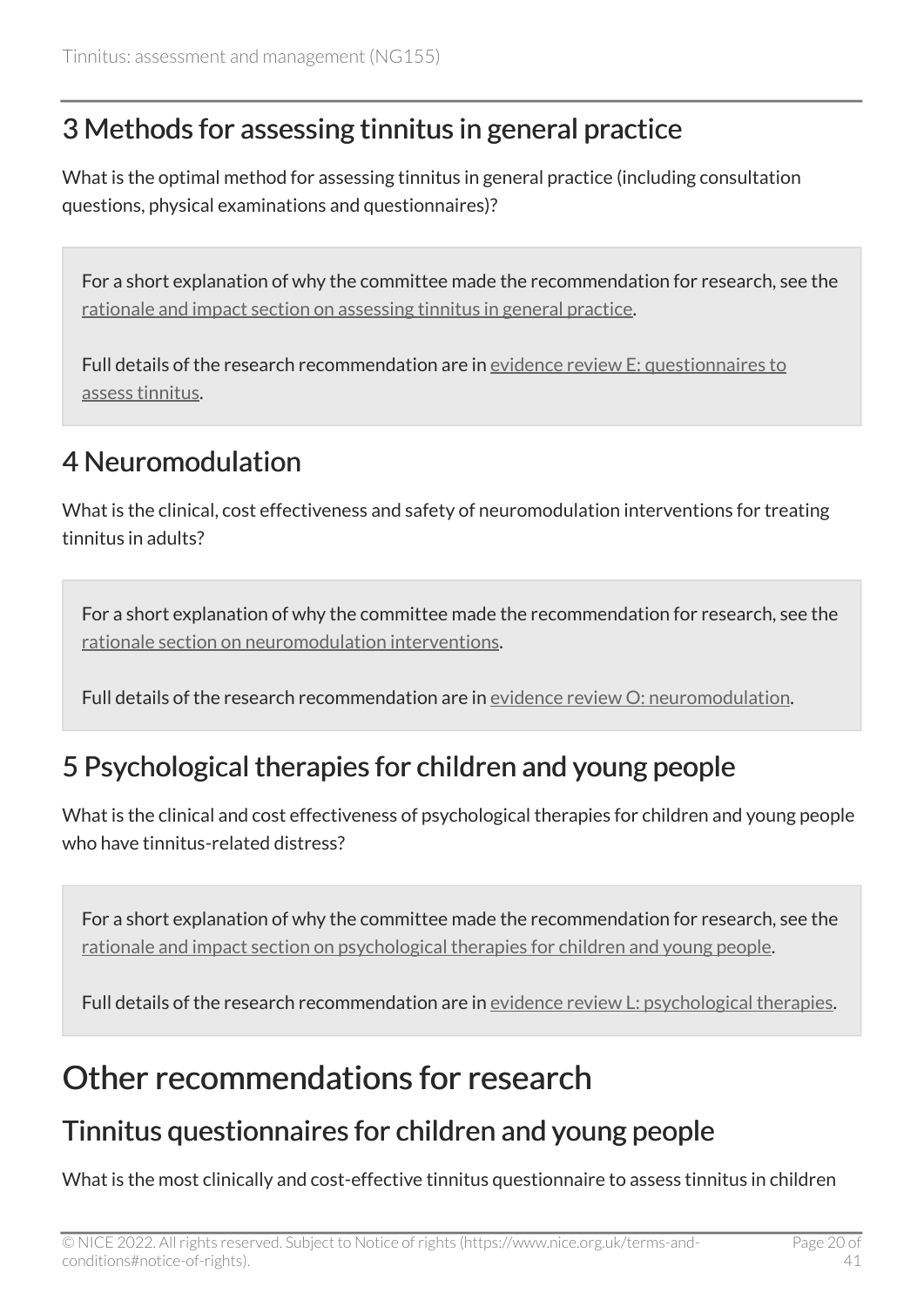#### and young people?

Full details of the research recommendation are in evidence review [E: questionnaires to](https://www.nice.org.uk/guidance/ng155/evidence/e-questionnaires-to-assess-tinnitus-pdf-7089705760) [assess tinnitus.](https://www.nice.org.uk/guidance/ng155/evidence/e-questionnaires-to-assess-tinnitus-pdf-7089705760)

#### Tinnitus questionnaires for people with a learning disability or cognitive impairment

What is the most clinically and cost-effective tinnitus questionnaire to assess tinnitus in people with a learning disability or cognitive impairment?

Full details of the research recommendation are in evidence review [E: questionnaires to](https://www.nice.org.uk/guidance/ng155/evidence/e-questionnaires-to-assess-tinnitus-pdf-7089705760) [assess tinnitus.](https://www.nice.org.uk/guidance/ng155/evidence/e-questionnaires-to-assess-tinnitus-pdf-7089705760)

#### Tinnitus questionnaires for people who are d/Deaf or who have a severe-to-profound hearing loss

What is the most clinically and cost-effective tinnitus questionnaire to assess tinnitus in people who are d/Deaf or who have a severe-to-profound hearing loss?

Full details of the research recommendation are in evidence review [E: questionnaires to](https://www.nice.org.uk/guidance/ng155/evidence/e-questionnaires-to-assess-tinnitus-pdf-7089705760) [assess tinnitus.](https://www.nice.org.uk/guidance/ng155/evidence/e-questionnaires-to-assess-tinnitus-pdf-7089705760)

#### <span id="page-20-0"></span>Relaxation strategies for children, young people and adults

Are relaxation strategies clinically and cost effective for the management of tinnitus for children, young people and adults?

Full details of the research recommendation are in evidence review [A: tinnitus support.](https://www.nice.org.uk/guidance/ng155/evidence/a-tinnitus-support-pdf-7089705757)

### Amplification devices for people who are d/Deaf or who have a severe-to-profound hearing loss

What is the clinical and cost effectiveness of amplification devices for people who are d/Deaf or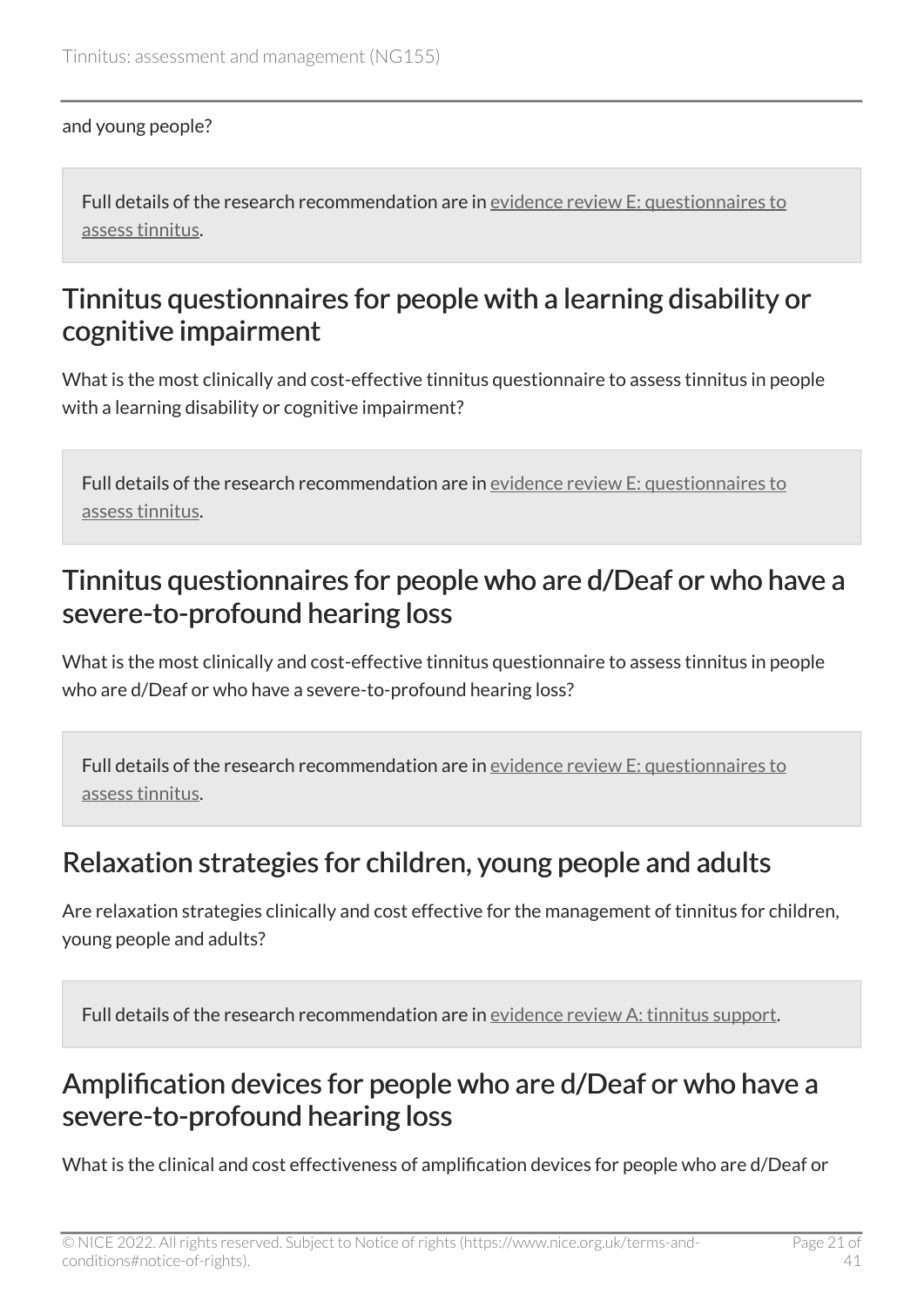who have a severe-to-profound hearing loss?

Full details of the research recommendation are in evidence review [M: sound therapy and](https://www.nice.org.uk/guidance/ng155/evidence/m-sound-therapy-and-amplification-devices-pdf-255229407254) [amplification devices](https://www.nice.org.uk/guidance/ng155/evidence/m-sound-therapy-and-amplification-devices-pdf-255229407254).

#### Psychological therapies for people who are d/Deaf or who have a severe-to-profound hearing loss

What is the clinical and cost effectiveness of psychological therapies for people who are d/Deaf or who have a severe-to-profound hearing loss and tinnitus-related distress?

Full details of the research recommendation are in evidence review [L: psychological therapies.](https://www.nice.org.uk/guidance/ng155/evidence/l-psychological-therapies-pdf-255229407253)

### Amplification devices for people with tinnitus who have hearing loss but no perceived hearing difficulties

What is the clinical and cost effectiveness of fitting amplification devices(s) in people with tinnitus who have hearing loss but no perceived hearing difficulties?

Full details of the research recommendation are in evidence review [M: sound therapy and](https://www.nice.org.uk/guidance/ng155/evidence/m-sound-therapy-and-amplification-devices-pdf-255229407254) [amplification devices](https://www.nice.org.uk/guidance/ng155/evidence/m-sound-therapy-and-amplification-devices-pdf-255229407254).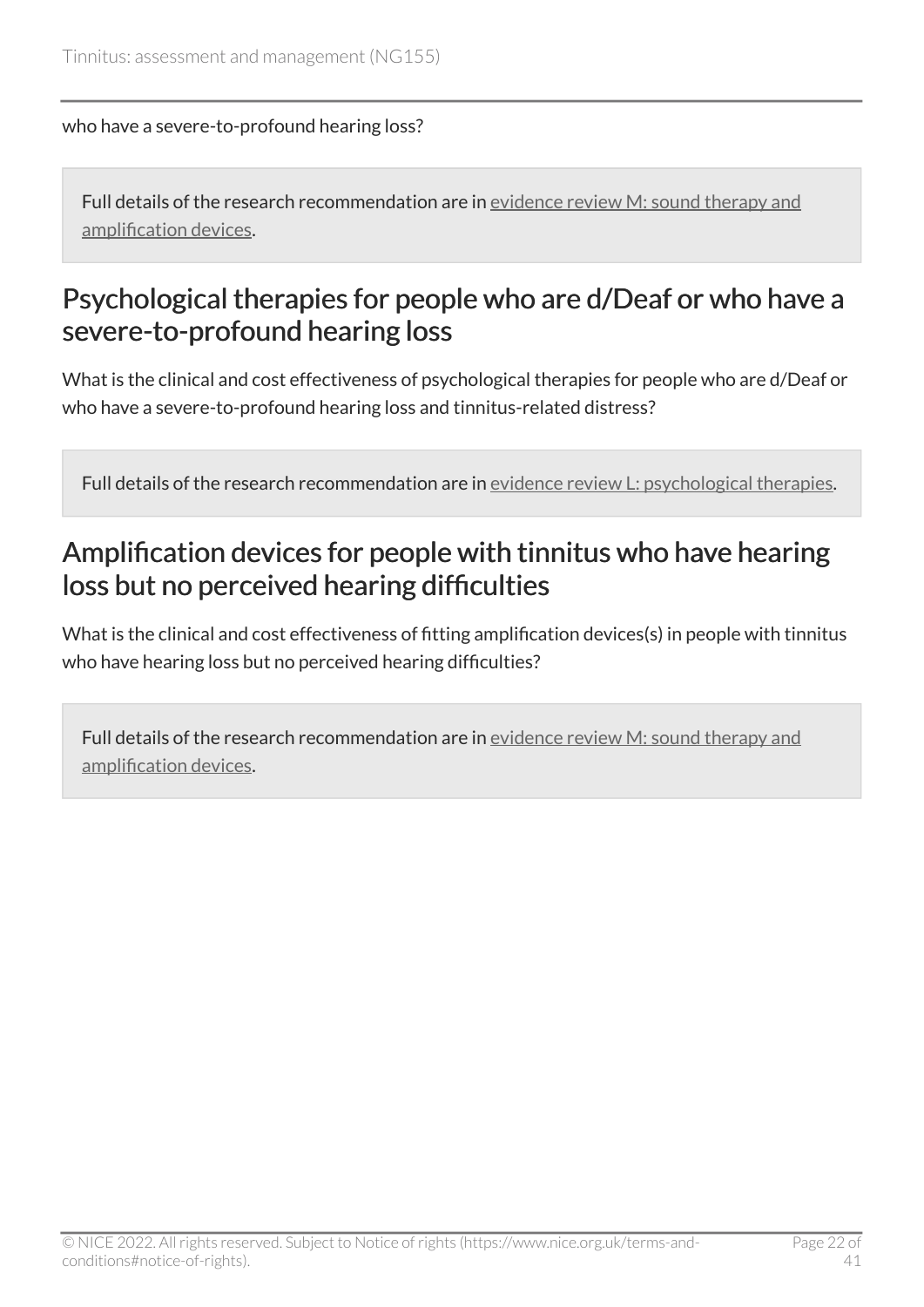# <span id="page-22-0"></span>Rationale and impact

These sections briefly explain why the committee made the recommendations and how they might affect practice. They link to details of the evidence and a full description of the committee's discussion.

## <span id="page-22-1"></span>Support for people with tinnitus

[Recommendations 1.1.1 and 1.1.2](#page-5-2)

#### Why the committee made the recommendations

'Tinnitus support' was defined by the committee as a 2-way process of information giving and discussion to help the healthcare professional understand the difficulties and goals of the person with tinnitus. The evidence showed that similar interventions such as 'education counselling' gave some benefit in improving outcomes for people with tinnitus. Although the evidence was limited, the committee agreed that providing support to people with tinnitus and their family members or carers is essential, and ensures that the person's needs and preferences are taken into account. The committee recognised that the needs and concerns of children and young people with tinnitus can be different to those of their parents or carers, but these should be addressed, and appropriate support offered, for both groups.

The committee agreed that there should be a discussion between the healthcare professional and person with tinnitus about the results of recent assessments and their impact on their management plan. This will give the person the opportunity to ask questions and actively participate in the development of the plan. Sharing the management plan with the relevant health, education and social care professionals will help to further support the person with tinnitus.

It is important that healthcare professionals understand why people with longstanding tinnitus are accessing care at that point of contact, as this can inform the person's management plan. Asking the person prompting questions about lifestyle factors (for example, stress or change in mental wellbeing) or changes in health (for example, hearing loss) can help with this. The committee noted that tinnitus and its impact can change over time. Where tinnitus is troublesome, it can be helpful to review the factors affecting tinnitus and its impact, as the management plan may need to be revised. The committee acknowledged that in current practice the term 'tinnitus counselling' is used to describe a management strategy that may include elements of 'tinnitus support'.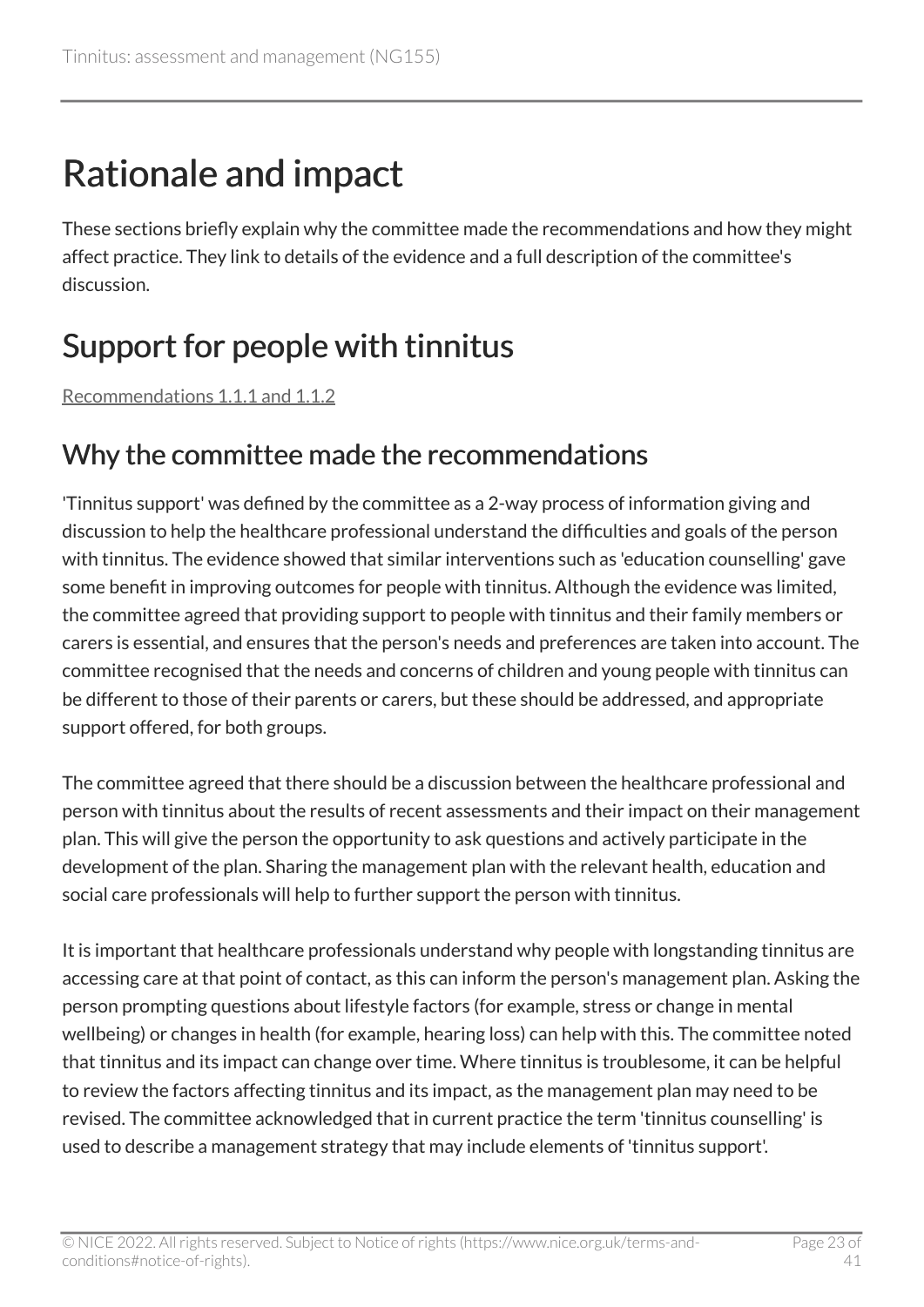The committee decided to not use the term 'tinnitus counselling' to describe this management strategy as there is inconsistency in how the term is used in current practice. For some healthcare professionals it can be a brief clinician-led talk with the intent to reassure that there is no significant pathology. Alternatively, it can be a longer interactive session focusing on the worries and concerns of the person with tinnitus. The committee's intention is for a standardised and improved level of care to be available to people with tinnitus, across the country, from the first point of contact with the healthcare system.

The committee also looked at evidence on relaxation strategies, although the amount of evidence was limited. They noted that the use of relaxation strategies for managing tinnitus is widespread but the strategies are insufficiently researched. Consequently, they made a [research](#page-20-0)  [recommendation to assess relaxation strategies for the management of tinnitus.](#page-20-0)

### How the recommendations might affect practice

There is variation in how support for people with tinnitus is defined, what it should include, and how and when it is delivered. Implementing these recommendations should reduce this variation.

[Return to recommendations](#page-5-2)

## <span id="page-23-0"></span>Information for people with tinnitus

[Recommendations 1.1.3 to 1.1.5](#page-6-0) 

### Why the committee made the recommendations

There was limited evidence on what information should be provided to people with tinnitus, their family members and carers. However, the committee noted that patient information is an essential element of patient care in the NHS and should be provided at first point of contact with a healthcare professional.

The information should be tailored to individual needs to ensure that it is suitable and effective in informing the person's management plan. Where people with tinnitus encounter clinicians that tell them that nothing can be done and they have to live with it, this may worsen a person's perception of tinnitus and may impact on their mental wellbeing. A clinician's lack of awareness of the impact of tinnitus may also create barriers for onward referral. Therefore, the committee agreed it is important for clinicians to reassure people that tinnitus is common, and although it is commonly associated with hearing loss, it is not usually associated with an underlying physical health problem. In addition, many people find management strategies to help them live well with tinnitus.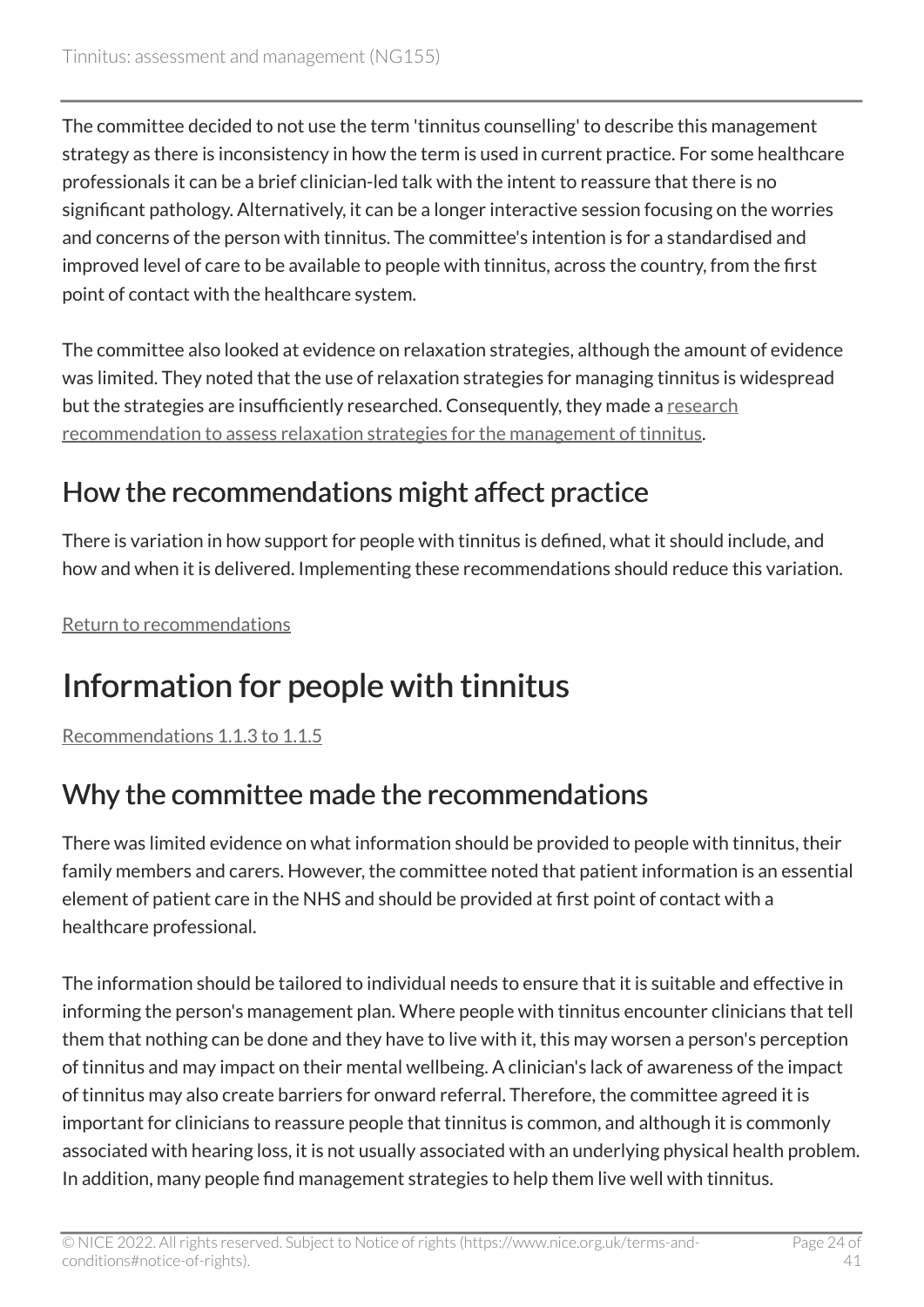Appropriate information provided in a timely manner to people first presenting with tinnitus will reduce distress and the likelihood of symptoms becoming debilitating. The information should take into account accessibility requirements – for example, be at the appropriate cognitive and linguistic level for children, and be in a suitable format for people who use British Sign Language or who have a visual or cognitive impairment.

### How the recommendations might affect practice

There is variation in the level of information provided to people with tinnitus, and in the content and format of the information. Implementing the recommendations should reduce this variation.

[Return to recommendations](#page-6-0)

## <span id="page-24-0"></span>Referring people with tinnitus

[Recommendations 1.2.1 to 1.2.7](#page-7-0) 

### Why the committee made the recommendations

No evidence was identified on which symptoms and features should warrant investigation or management. In the absence of evidence, the committee agreed that after clinical history and physical examinations, there are various symptoms and features associated with tinnitus that should prompt an immediate referral (to be seen within a few hours or even more quickly if necessary), referral to be seen within 24 hours, referral to be seen within 2 weeks, or non-urgent referral.

The categorisation of these symptoms and features is dependent on the potential consequence of not referring. For example, people who present to general practice with tinnitus and symptoms and features that include a high risk of suicide (for example, suicidal thoughts with an intended plan) should be referred to a crisis mental health management team immediately for assessment to preserve life. People presenting with tinnitus associated with a sudden onset of neurological symptoms should be seen within a few hours or more quickly if necessary after referral, as not referring can be life-threatening and increase morbidity.

The committee noted that it is important to recognise that assessment and management for tinnitus may still need to continue following immediate onward referral for other co-morbidities (for example, suspected stroke).

Immediate referrals should be made to ensure that underlying neurological causes can be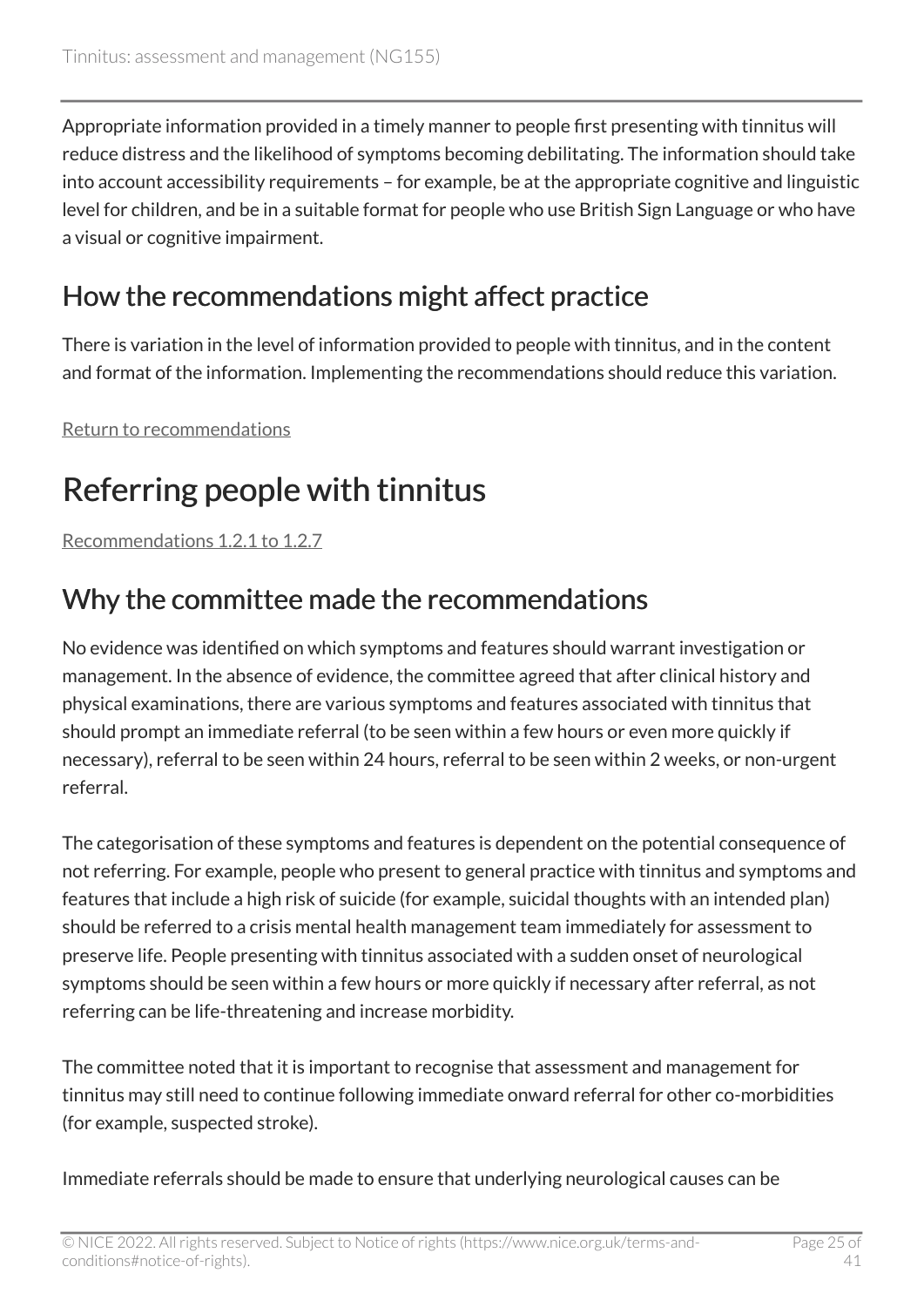diagnosed, and any treatment received, quickly. The treatment is then more likely to be successful. Two-week referrals should be made for people with tinnitus who have distress that is limiting daily activities, such as not being able to leave their house or not being able to go to work. The committee noted that this is a small subpopulation of people with tinnitus.

The committee agreed that the impact of tinnitus on a person's wellbeing and mental health is a critical component of any assessment of symptoms and features in all settings – for example, primary, community and secondary care. Providing tinnitus support for people after symptoms and features have been assessed can help reduce the impact of tinnitus on their mental health and any distress that limits their daily activities. If mental health concerns persist after this, referrals should be made.

The committee decided to not recommend specific referral locations because of variation in current practice and in tinnitus pathways in the UK. Common referral locations include audiology and ear, nose and throat services.

The categories of urgency and the timings for hearing loss associated with tinnitus are aligned with those in the [NICE guideline on hearing loss in adults](https://www.nice.org.uk/guidance/ng98). The recommendations for referrals for persistent pulsatile tinnitus and persistent unilateral tinnitus were made in line with the NICE guideline on hearing loss in adults. However the committee noted that these types of tinnitus can be associated with vascular or neurological abnormalities. Onward referral for further investigations to detect these abnormalities may prevent the development of significant pathologies such as vestibular schwannoma.

The committee noted that children should be seen in a paediatric environment by healthcare professionals used to managing the needs of children and working in the children's support services (health, education and social care). In the absence of relevant specific guidelines for children, they also agreed that it was appropriate for the referral recommendations from the [NICE guidelines on](https://www.nice.org.uk/guidance/ng98) [hearing loss in adults](https://www.nice.org.uk/guidance/ng98) and [stroke and transient ischaemic attack in over 16s](https://www.nice.org.uk/guidance/ng128) to apply to children and young people as well as adults. The committee believed that the same clinical manifestations will be considered for referrals, regardless of age.

### How the recommendations might affect practice

These recommendations do not aim to change the number of referrals made but rather encourage more timely referrals. Services may need to change their protocols to accommodate 2-week referrals. These timely referrals will improve patient safety and the appropriate implementation of treatment or management strategies. Timely and appropriate intervention will reduce distress and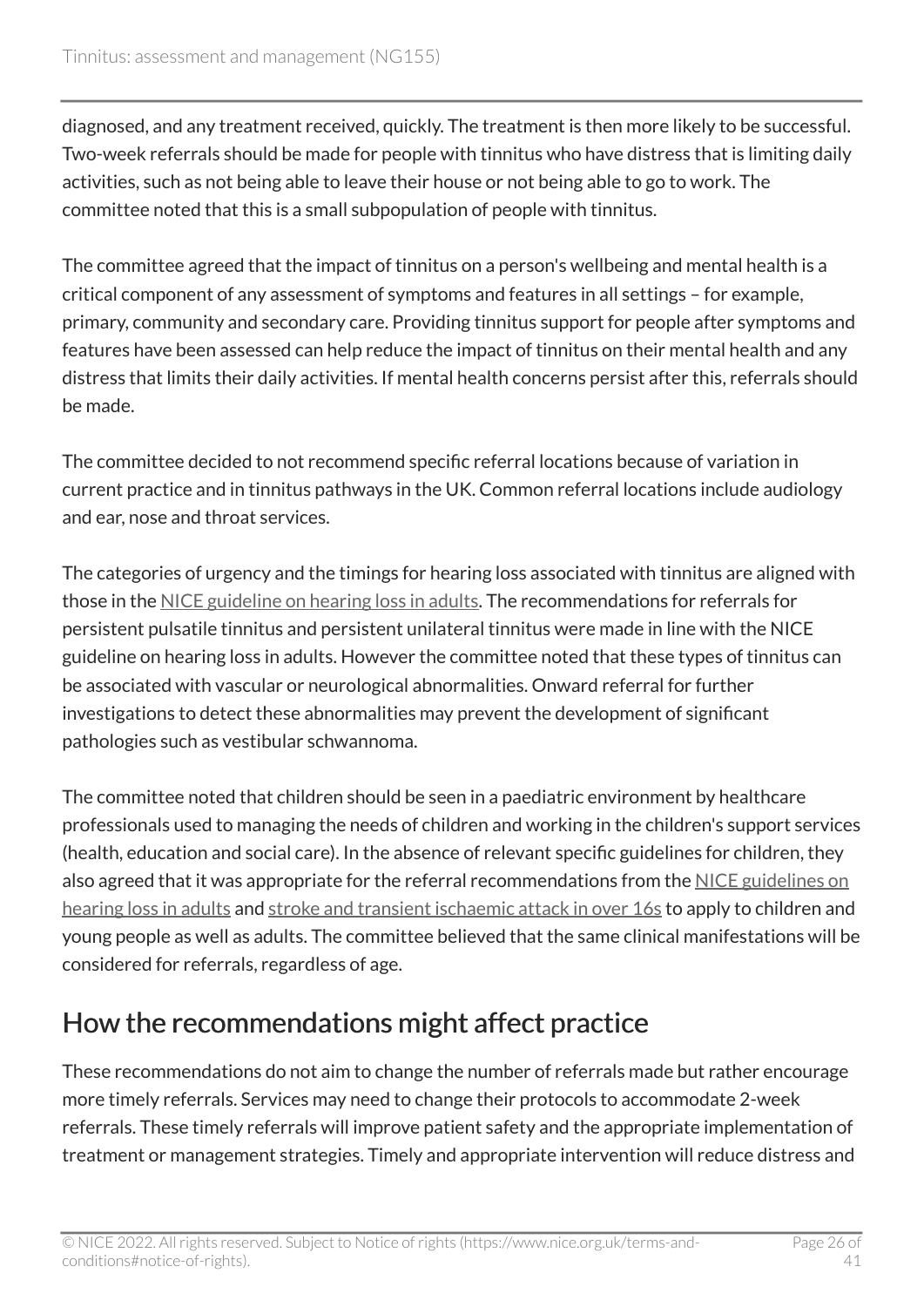repeated requests or referrals for tinnitus support.

[Return to recommendations](#page-7-0)

## <span id="page-26-0"></span>Assessing the impact of tinnitus using questionnaires

[Recommendations 1.3.1 to 1.3.3](#page-9-0) 

#### Why the committee made the recommendations

No evidence was identified on the clinical effectiveness of questionnaires used to assess the impact of tinnitus on a person. Questionnaires are not a substitute for a detailed clinical history. However, the committee noted the importance of using questionnaires and age-appropriate measures for assessment, which can help to inform management.

Questionnaires can provide a structured format for identifying and subjectively rating difficulties that a person with tinnitus may have. Areas that need intervention can be identified and changes that occurred as a result of the intervention can be measured. This information can be used on an individual level, and on a service level, to help ensure that appropriate resources are available.

A range of questionnaires are currently used to assess the impact of tinnitus in services across England. However, the questionnaires are typically designed to look at specific groups of people with tinnitus or specific problems associated with tinnitus. Therefore, their components may not reflect the range of needs of everyone with tinnitus. Most of the questionnaires are not designed to take account of change after intervention.

In the absence of evidence, the committee agreed that the most appropriate questionnaire that should be considered is the Tinnitus Functional Index. This provides the broadest assessment of the impact of tinnitus and incorporates a variety of components. It was also specifically designed to measure change.

The committee noted that questionnaires are not commonly used in general practice and there is also variation in how tinnitus is assessed in primary care. They thought it important that research is conducted to examine the optimal method for assessing tinnitus in general practice settings, as general practice is a gatekeeper for the further management of tinnitus (see [research](#page-19-2) [recommendation 3](#page-19-2)).

The committee agreed that it is crucial for healthcare professionals to discuss the results of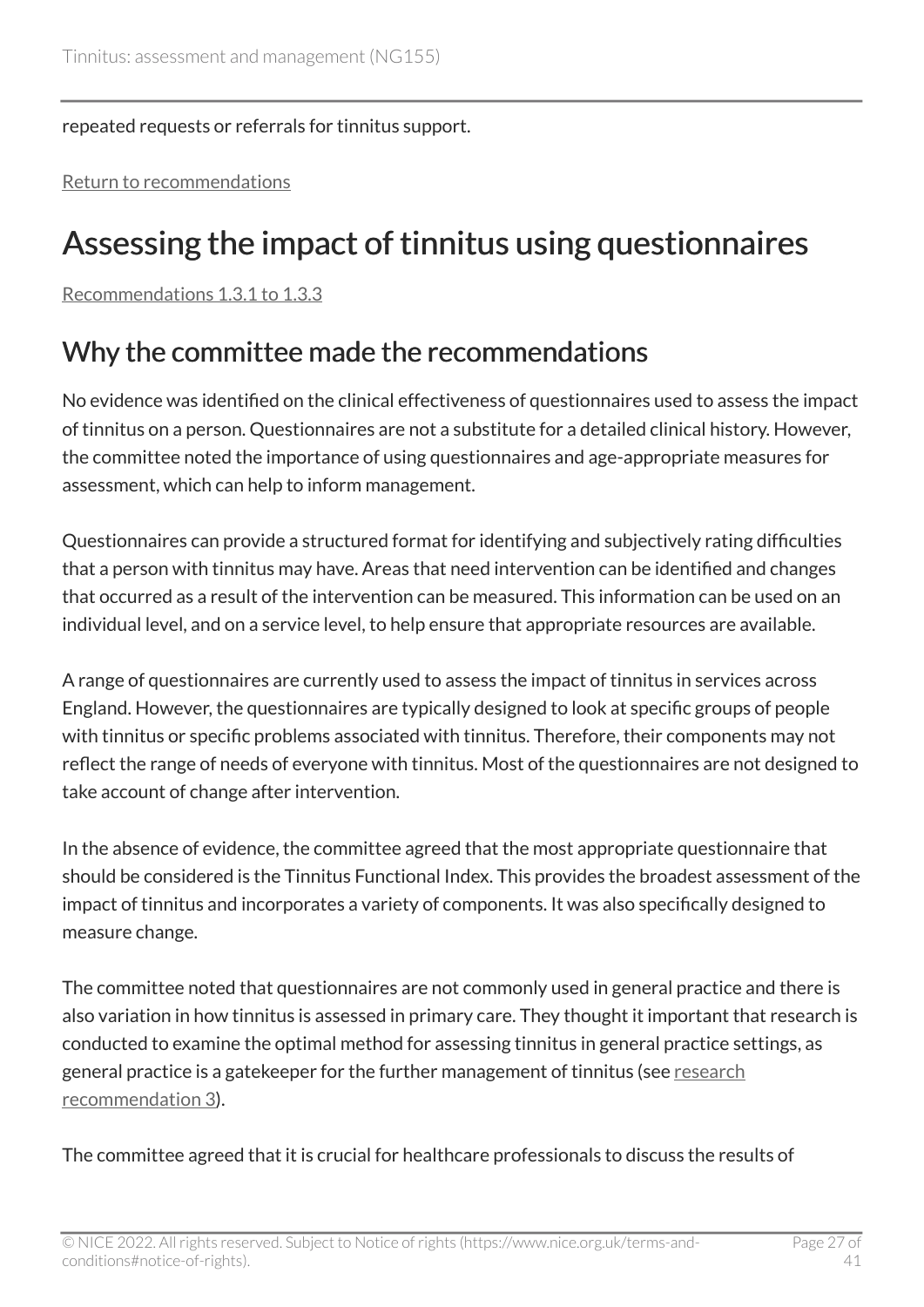assessments with the person. When answers to component questions are discussed with them, rather than solely focusing on overall scores, it can help people to fully engage with the management of their condition. In addition, using assessment methods such as questionnaires before and after an intervention can further inform management plans.

The committee agreed that if questionnaires cannot be used, visual analogue scales can be used to assess the impact of tinnitus. The committee noted that there are 2 types of questions in visual analogue scales that can be useful: how much does your tinnitus bother you and how much does the tinnitus interfere with what you do?

### How the recommendations might affect practice

A variety of methods are used in the UK to assess the impact of tinnitus, particularly with the use of different tinnitus questionnaires. Implementing the use of a common core questionnaire to assess tinnitus will lead to the standardisation of care across the UK and encourage best practice. It will also improve individual care if the components of the questionnaire are used meaningfully as part of the discussion about tinnitus and to signpost towards appropriate support.

As the questionnaires are expected to be completed outside the consultation room, there are little or no anticipated cost implications. Some resource time would be needed to discuss the results of the questionnaires with the person. But the committee noted that even in the absence of a questionnaire, a comprehensive assessment would require a clinician to ask about the topics covered in the questionnaire.

[Return to recommendations](#page-9-0)

## <span id="page-27-0"></span>Assessing how tinnitus affects quality of life

[Recommendation 1.3.4](#page-9-1) 

### Why the committee made the recommendation

No evidence was identified that evaluated the clinical effectiveness of questionnaires and interviews to assess quality of life in people with tinnitus. Questionnaires such as the Tinnitus Functional Index, which provide an overall assessment of tinnitus, include questions on assessing the impact of tinnitus on quality of life (for example, enjoyment of social activities and relationships with family and friends). The committee took this into account, together with the fact that qualityof-life questionnaires are not commonly used in current practice. They agreed that it was not necessary to recommend an additional questionnaire.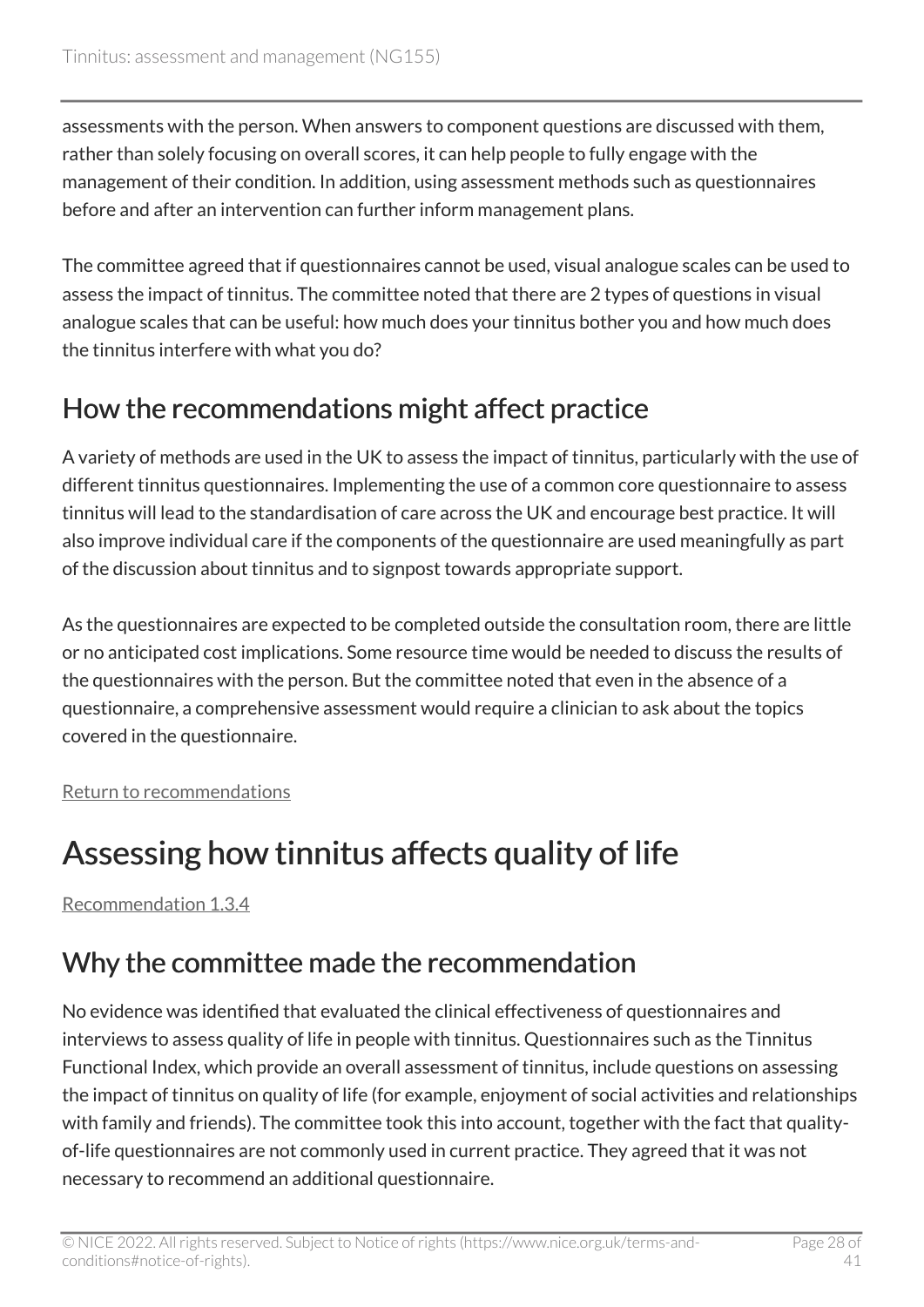In clinical practice it is often when quality of life is affected that people with tinnitus seek help. The committee agreed, that as part of tinnitus support and clinical history taking, a discussion with the person is more useful than a questionnaire for understanding their experiences with tinnitus and its impact on their quality of life in different settings (such as home, social, leisure, work and school). These discussions could then inform their management plan.

### How the recommendation might affect practice

Implementing the recommendation will standardise clinical practice and encourage best practice. Additionally, it will help to increase the recognition of tinnitus-related difficulties and improve subsequent tinnitus management. There are no anticipated cost implications for implementing this recommendation.

[Return to recommendations](#page-9-1)

## <span id="page-28-0"></span>Assessing sleep and the psychological impact of tinnitus

[Recommendations 1.3.5 to 1.3.10](#page-10-1) 

### Why the committee made the recommendations

Insomnia is common in people with tinnitus, and this can have a psychological impact. The committee agreed that healthcare professionals should ask people with tinnitus if they have problems sleeping. In the absence of evidence evaluating questionnaires to assess the impact of tinnitus on sleep the committee recommended that an assessment using a questionnaire such as the Insomnia Severity Index could be useful when developing a management plan. The committee acknowledged that the Insomnia Severity Index is not commonly used in current practice but it is an appropriate measure and is freely available and easy to use. The questionnaire can also be used as a screening tool which can lead to a referral.

No evidence was identified that evaluated the clinical or cost effectiveness of questionnaires to assess the psychological impact of tinnitus. Tinnitus can cause depression or anxiety and can be exacerbated by depression or anxiety, leading to distress. This depression or anxiety sometimes needs to be treated before the person can begin to cope with tinnitus, to lessen the distress. Therefore, it is important to ask everyone if they feel anxious or depressed, in addition to asking about tinnitus.

In the absence of evidence, the committee agreed that the commonly used tinnitus questionnaire (TQ) and mini-TQ are appropriate questionnaires to use to further assess the psychological impact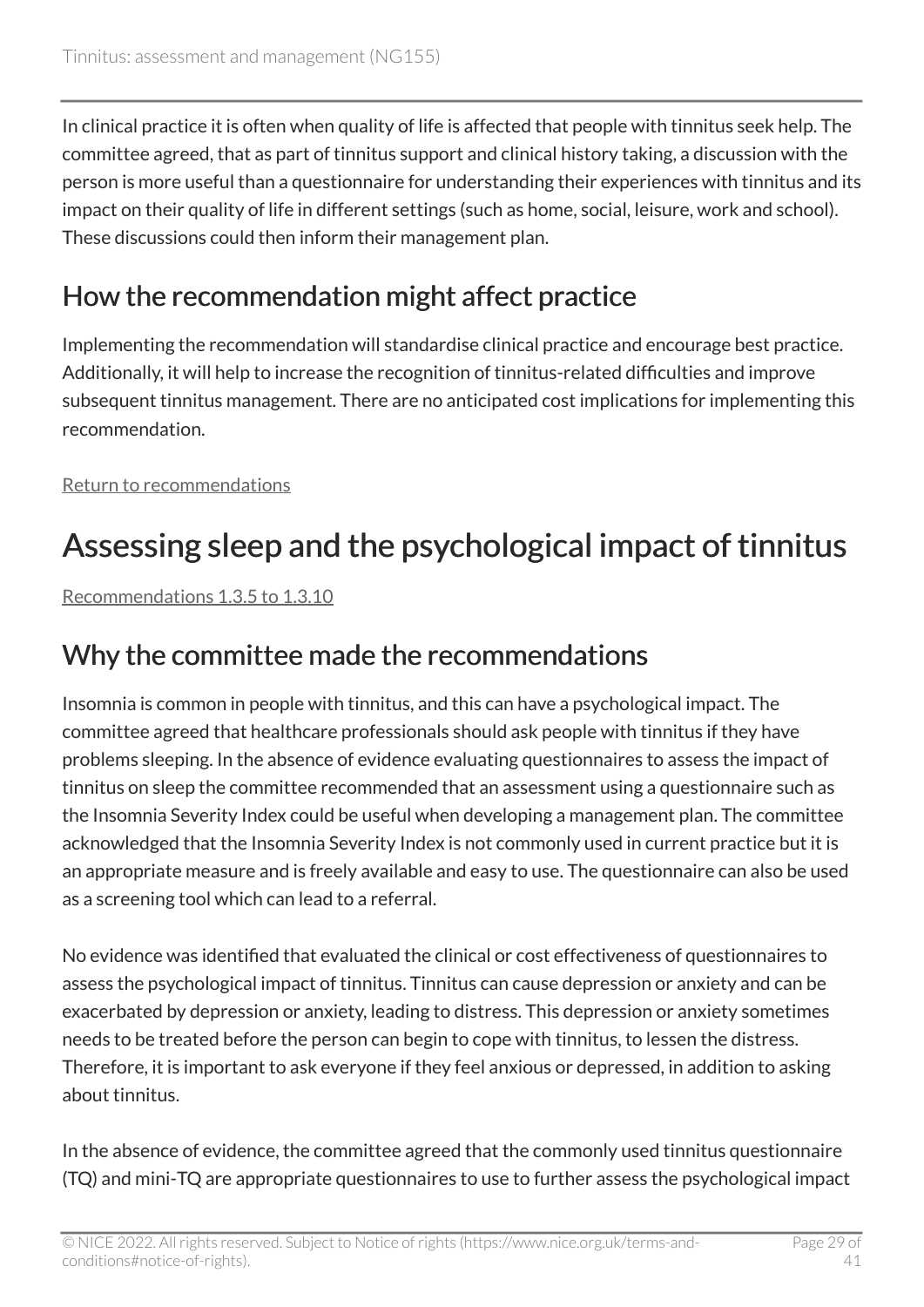of tinnitus. The committee agreed that healthcare professionals should be alert to symptoms and signs of depression and anxiety, asking prompting questions as recommended in the [NICE guideline](https://www.nice.org.uk/guidance/cg123) [on common mental health problems.](https://www.nice.org.uk/guidance/cg123) Although the guideline is not specific to people with tinnitus, the committee agreed that healthcare professionals should refer to this guideline in the absence of any evidence for questionnaires that can be used to assess the psychological impact of tinnitus. The questionnaires recommended in the NICE guideline on common mental health problems are mainly used in mental health settings, but they can also be used in other services such as audiology. The committee agreed that although no evidence was identified that assessed the use of Clinical Outcomes in Routine Evaluation - Outcome Measure, it is particularly useful for assessing the psychological impact of tinnitus, where indications of depression and anxiety may be more subtle.

Depression in children and young people should be assessed and managed in line with the [NICE](https://www.nice.org.uk/guidance/ng134)  [guideline on depression in children and young people.](https://www.nice.org.uk/guidance/ng134)

### How the recommendations might affect practice

The recommendations will standardise clinical practice in the UK and enhance patient safety. They will also increase the number of people with tinnitus who have assessments of their psychological wellbeing. Consequently, more people with depression and anxiety will have their condition managed appropriately. There are no anticipated cost implications for implementing these recommendations because these questionnaires are expected to be completed before the person enters the consultation room and interacts with the relevant clinician.

[Return to recommendations](#page-10-0)

## <span id="page-29-0"></span>Audiological assessment

[Recommendations 1.4.1 to 1.4.4](#page-11-1) 

### Why the committee made the recommendations

No clinical evidence was identified on audiological assessments for people with tinnitus. Tinnitus may co-exist with hearing loss, and some people with tinnitus may not be aware that they also have hearing loss. The hearing loss may have been gradual and some people may even attribute their hearing difficulties to their tinnitus. Therefore, the committee strongly believed that everyone referred to audiological, ear, nose and throat or audiovestibular medicine services should receive audiological assessments as a minimum to establish any hearing problems and to inform a management plan. Audiological assessments may need to be modified according to the person's age, level of development and cognitive ability.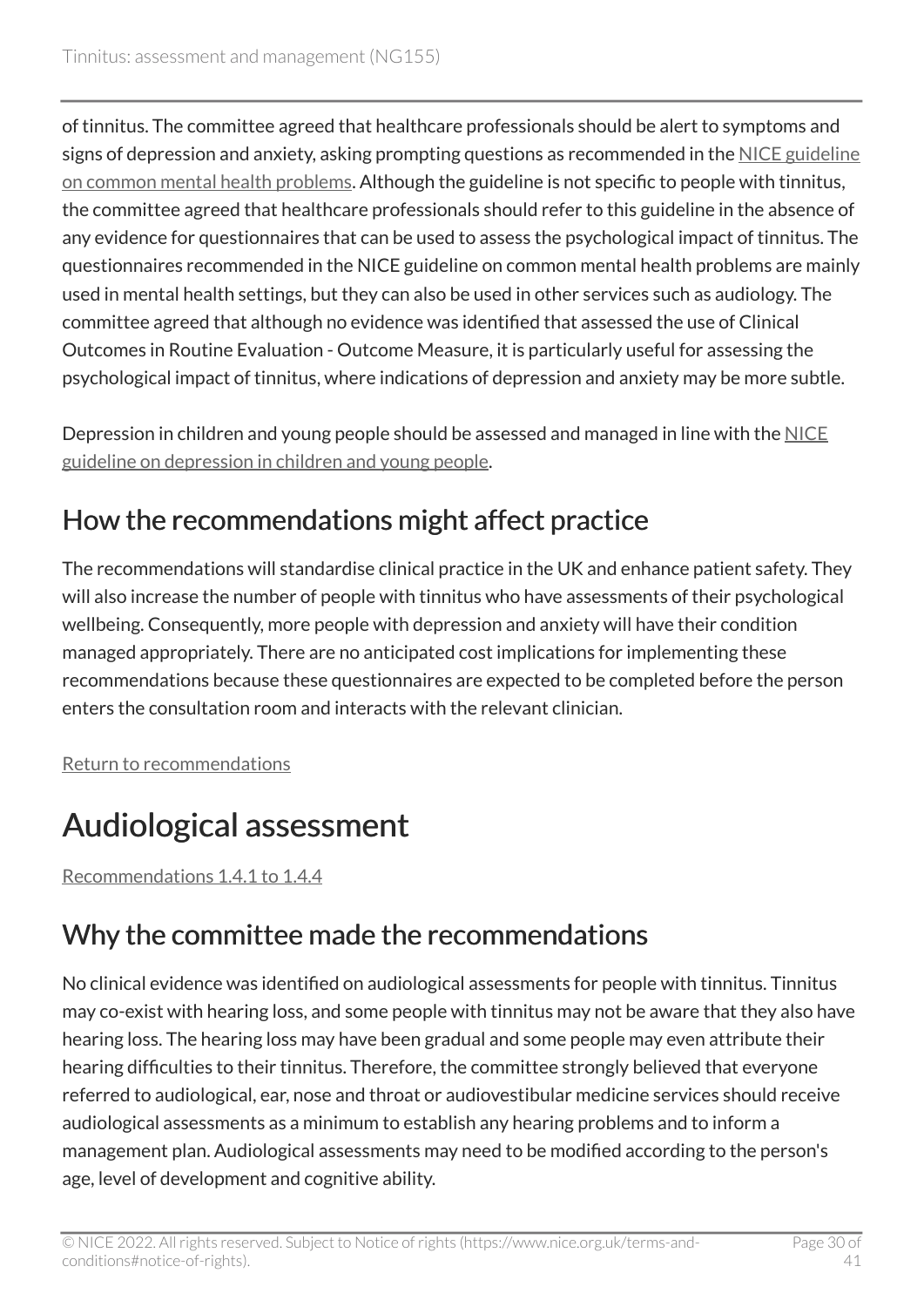Effective management of a hearing loss can reduce the audibility and impact of the tinnitus. The committee agreed that when middle-ear or Eustachian tube dysfunction or other causes of a conductive hearing loss are suspected, tympanometry should be considered. Tympanometry is a helpful supporting test in the assessment of hearing loss to help identify the nature of that hearing loss.

The committee agreed that, from their experiences, acoustic reflex testing and uncomfortable loudness levels/loudness discomfort levels (ULL/LDL) tests can be unnecessary, unpleasant and potentially harmful. They may exacerbate a person's tinnitus and increase distress. The results of these tests would not affect a person's management plan as the main focus of tinnitus management is to lessen the distress associated with tinnitus. The committee recognised that ULL tests can be useful for other purposes (for example, fitting hearing aids), but noted that they should be used with caution.

In addition, from the committee's experiences, it was agreed that although otoacoustic emissions tests are not unpleasant or harmful, the results are unlikely to affect a person's management plan. They should only be offered if tinnitus is accompanied by other symptoms and signs (for example, mild hearing loss or hearing being monitored for people on ototoxic medication).

### How the recommendations might affect practice

The committee thought that there would be little impact on practice as most healthcare professionals routinely use hearing assessments to establish hearing thresholds in people with tinnitus. Therefore, there would be no additional resource impact as a result of the recommendation on audiology assessment. Many also currently use tympanometry when needed, so this will not change current practice for most.

Some centres may be using acoustic reflexes, ULL/LDL tests and otoacoustic emissions routinely, and therefore stopping these may be a change to their practice and could result in modest cost savings.

[Return to recommendations](#page-11-1)

## <span id="page-30-0"></span>Psychoacoustic tests

[Recommendation 1.4.5](#page-12-0)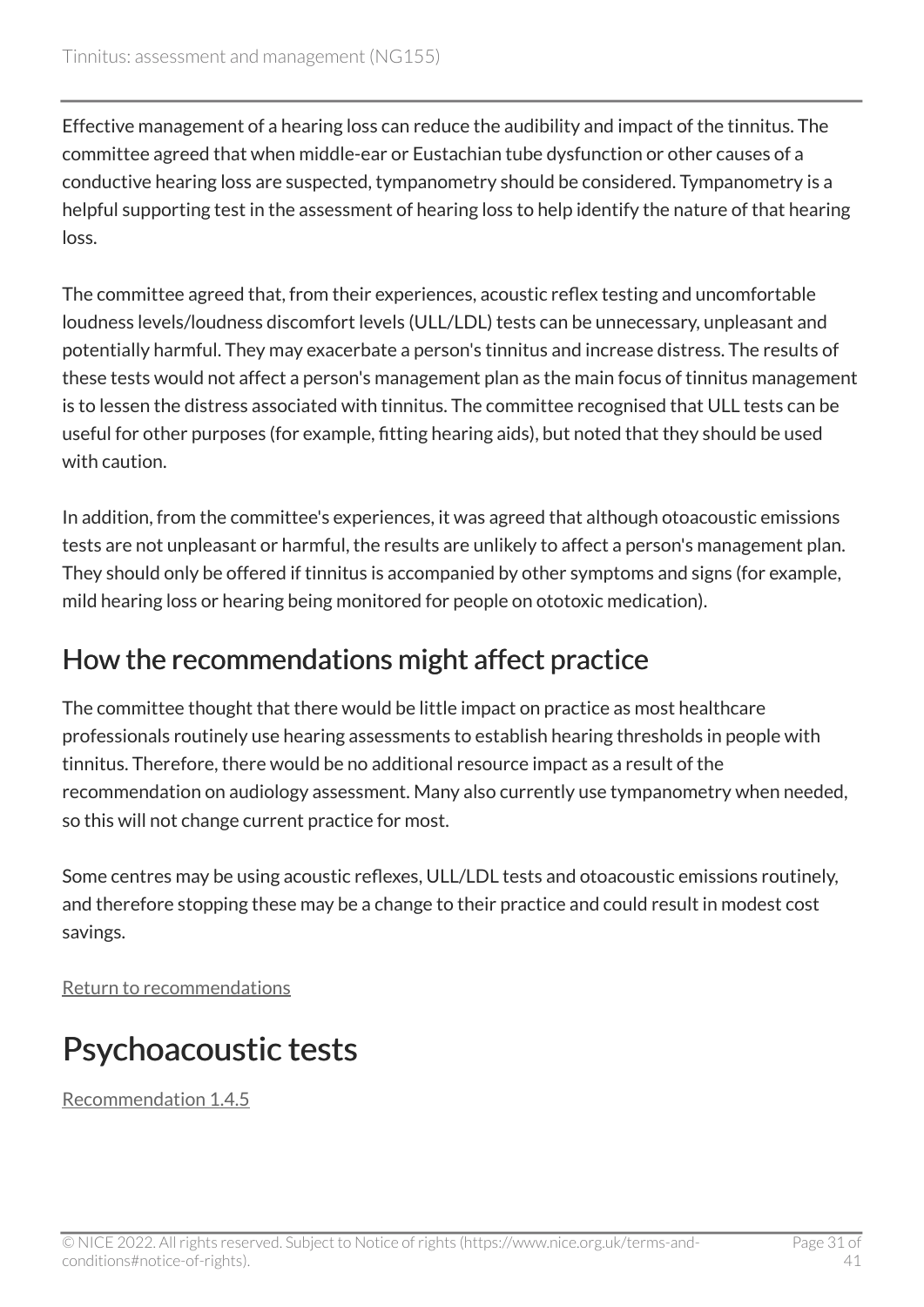### Why the committee made the recommendation

No clinical evidence was identified on psychoacoustic tests, for example pitch and loudness matching, for people with tinnitus. The committee thought that undertaking psychoacoustic testing in addition to hearing assessments may increase distress for some and encourage people to focus on their tinnitus more. Continued focus on tinnitus can prevent a person from habituating to it. Many management strategies involve taking away the focus from tinnitus, and so psychoacoustic testing may counteract their effectiveness.

Psychoacoustic testing is mainly used as a tool in research rather than in clinical practice as the outcome of the test has no influence on the routine management of tinnitus. In addition, this testing was thought to carry an additional cost in terms of staff time, with little or no additional benefit, and even the potential for some harm. Therefore the committee agreed that it should not be used.

### How the recommendation might affect practice

The recommendation reflects current best practice where psychoacoustic measures are not commonly used. However, as some departments may be using this test, implementing the recommendation will mean that some staff time, otherwise spent on the tests, will be freed up.

These tests are not commonly used for children and therefore there will be no change in current practice for paediatric services.

[Return to recommendations](#page-12-0)

## <span id="page-31-0"></span>Imaging to investigate the cause of non-pulsatile tinnitus

[Recommendations 1.4.6 to 1.4.8](#page-12-1) 

### Why the committee made the recommendations

No evidence was identified on imaging to investigate the cause of non-pulsatile tinnitus. However, the committee agreed that scanning people with non-pulsatile tinnitus that is accompanied by neurological or head and neck signs and symptoms (for example, facial weakness, vertigo and asymmetric hearing loss) is best clinical practice. It is also important for detecting significant and potentially life-threatening central pathology, such as vestibular schwannoma compressing adjacent structures or brain tumours. Additionally, imaging people with non-pulsatile tinnitus can detect vascular arteriovenous malformations, which can also be life-threatening.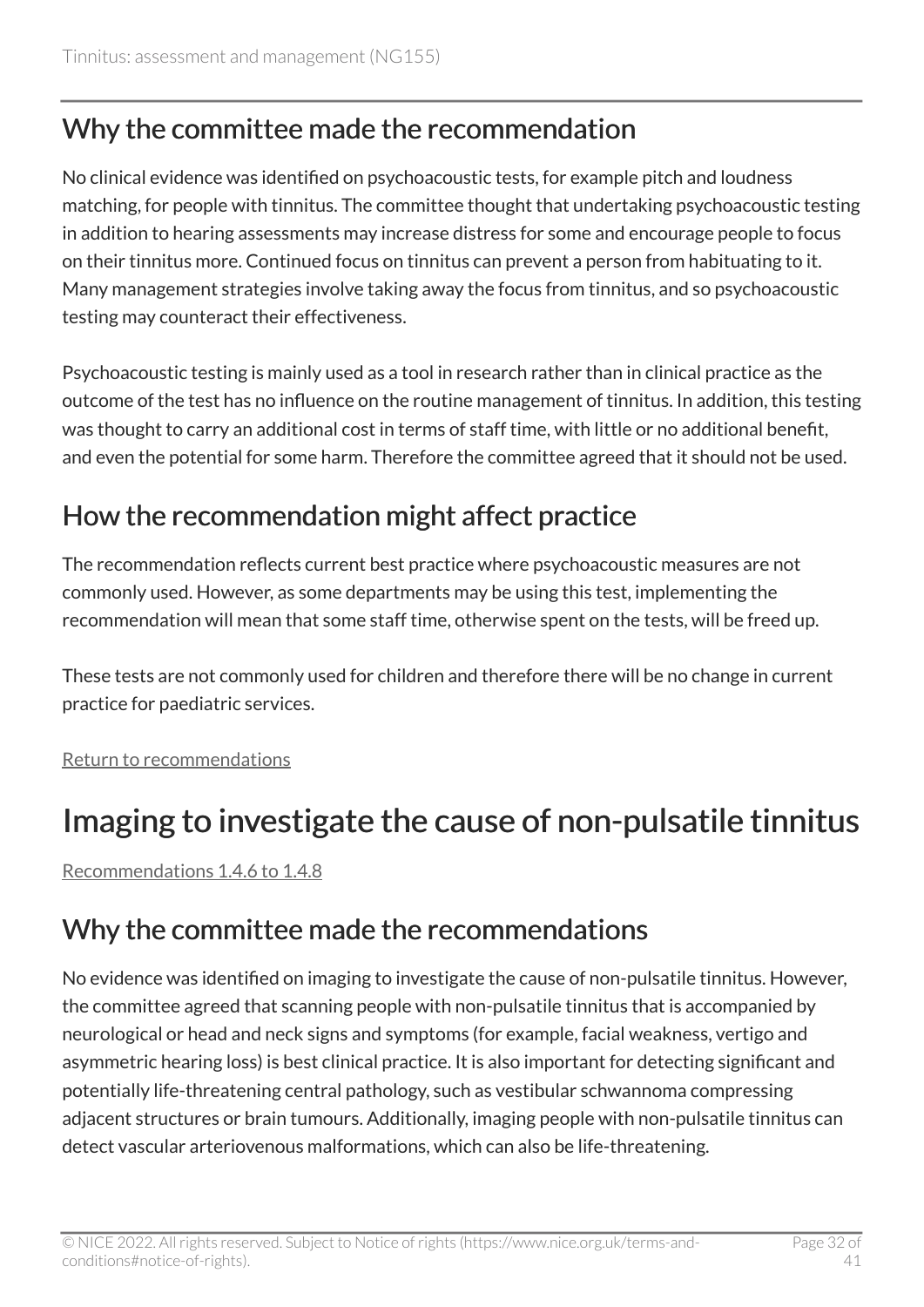Imaging should also be considered where there is unilateral or asymmetrical non-pulsatile tinnitus without accompanying signs and symptoms, as it is more likely to be associated with an underlying significant pathology compared with symmetrical tinnitus. The committee agreed that no imaging should be conducted for bilateral non-pulsatile tinnitus in the absence of any associated signs and symptoms because the incidence of underlying pathology is very low.

MRI is more clinically effective at showing soft tissue structures and pathology than contrastenhanced CT. In addition, CT scanning is associated with more harm than MRI because of risks from the radiation dose and the potential for adverse reaction to the contrast media. Therefore, the committee recommended MRI as the first choice. The committee noted that MRI is loud and some people may find that this noise affects their tinnitus. Radiology departments provide earplugs to help with this.

### How the recommendations might affect practice

The committee thought that, in current practice, some people with non-pulsatile unilateral tinnitus were being over tested (particularly for isolated bilateral non-pulsatile tinnitus), without proper assessment of neurological signs and symptoms beforehand. These recommendations will help to standardise clinical practice and encourage good clinical practice. They will also reassure clinicians and people with tinnitus that a scan may not always be necessary. There is the potential for some cost savings as the volume of unnecessary imaging is reduced.

[Return to recommendations](#page-12-1)

## <span id="page-32-0"></span>Imaging to investigate the cause of pulsatile tinnitus

[Recommendation 1.4.9](#page-13-0) 

### Why the committee made the recommendation

No evidence was identified on imaging to investigate the cause of pulsatile tinnitus, so the committee used their knowledge and expertise to make a recommendation.

Scans are recommended on the basis of clinical manifestations and the ability of the scanning method to accurately detect pathology. Pulsatile tinnitus can have several different causes, some of which are serious. Possible causes include irregular blood vessels, high blood pressure, raised intracranial pressure, anaemia, atherosclerosis, paragangliomas, osseous pathology and glomus tumours. The underlying cause of the pulsatile tinnitus can be targeted for treatment, depending on the results of the scans.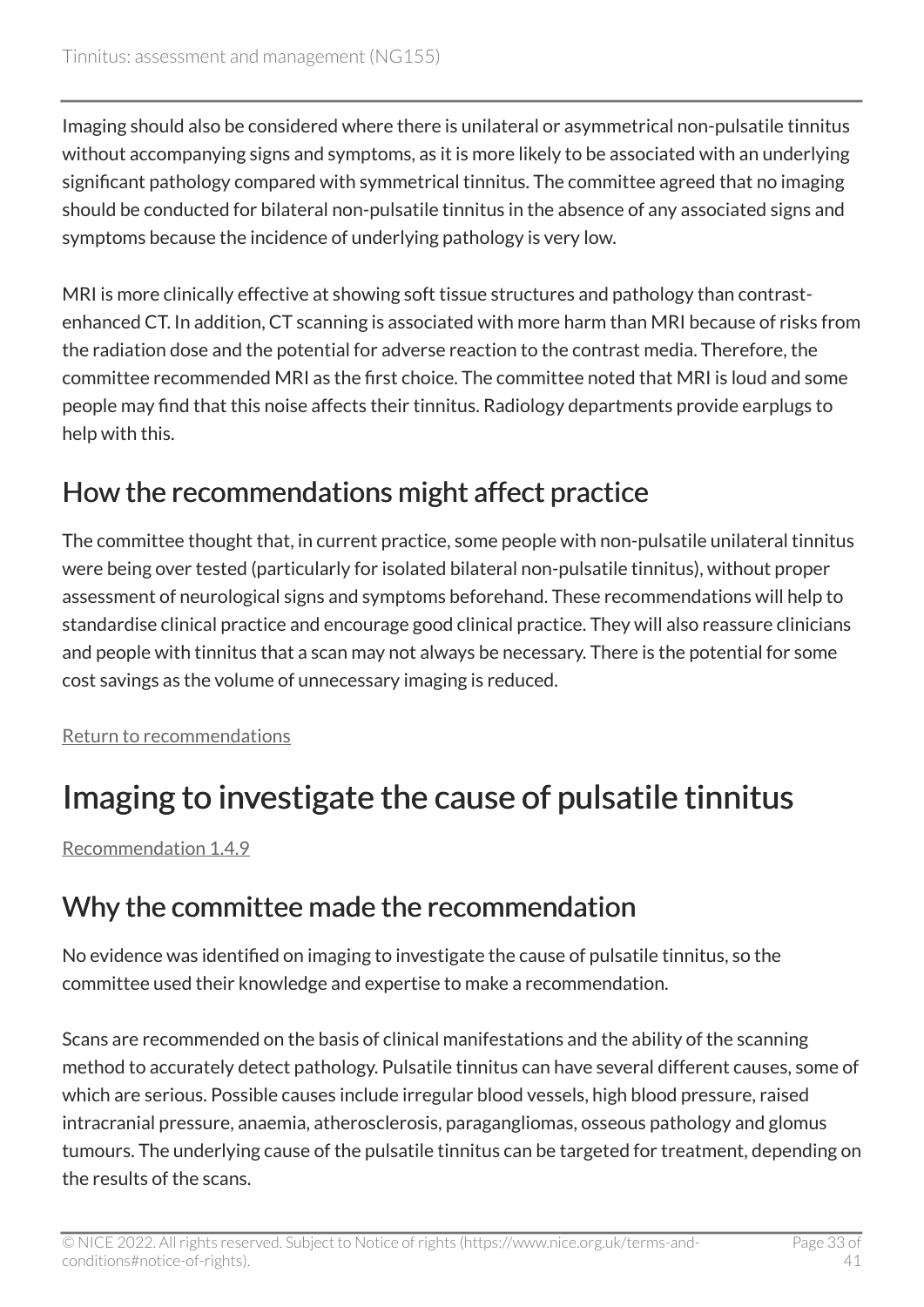MRI is more clinically effective at showing soft tissue structures and pathology than contrastenhanced CT whereas CT is more effective at detecting osseous changes. CT scanning is associated with risks from the radiation dose and the potential for adverse reaction to the contrast media. Therefore, the committee recommended MRI as the first choice. The committee noted that MRI is loud and some people may find that this noise affects their tinnitus. Radiology departments provide earplugs to help with this.

### How the recommendation might affect practice

When investigating synchronous pulsatile tinnitus, it is current practice to carry out imaging of the ears, head and neck, but there is no consensus about whether an MRI or magnetic resonance angiogram or a CT scan with contrast is best. This recommendation aims to standardise and improve current practice.

When investigating non-synchronous pulsatile tinnitus, it is current practice to perform an MRI where other conditions, such as palatal myoclonus, are suspected to be the cause of tinnitus.

By directing clinicians to the most appropriate scanning method, there is a potential for some cost savings by reducing the unnecessary use of more expensive imaging techniques.

[Return to recommendations](#page-13-0)

## <span id="page-33-0"></span>Amplification devices

[Recommendations 1.5.1 to 1.5.3](#page-14-1) 

### Why the committee made the recommendations

There was limited evidence on using amplification devices for managing tinnitus. The committee noted that many people present with tinnitus without realising that they have a hearing loss. The committee agreed that adults with tinnitus and a hearing loss that affects their ability to communicate and hear should be offered an amplification device in line with the [NICE guideline on](https://www.nice.org.uk/guidance/ng98)  [hearing loss in adults.](https://www.nice.org.uk/guidance/ng98) They agreed that in similar circumstances children and young people should also be offered an amplification device.

There was no evidence to support the use of amplification devices for people with tinnitus and a hearing loss that does not cause difficulties communicating. However, given that enhancing auditory input may improve the person's perception of tinnitus, the committee recommended that amplification devices be considered.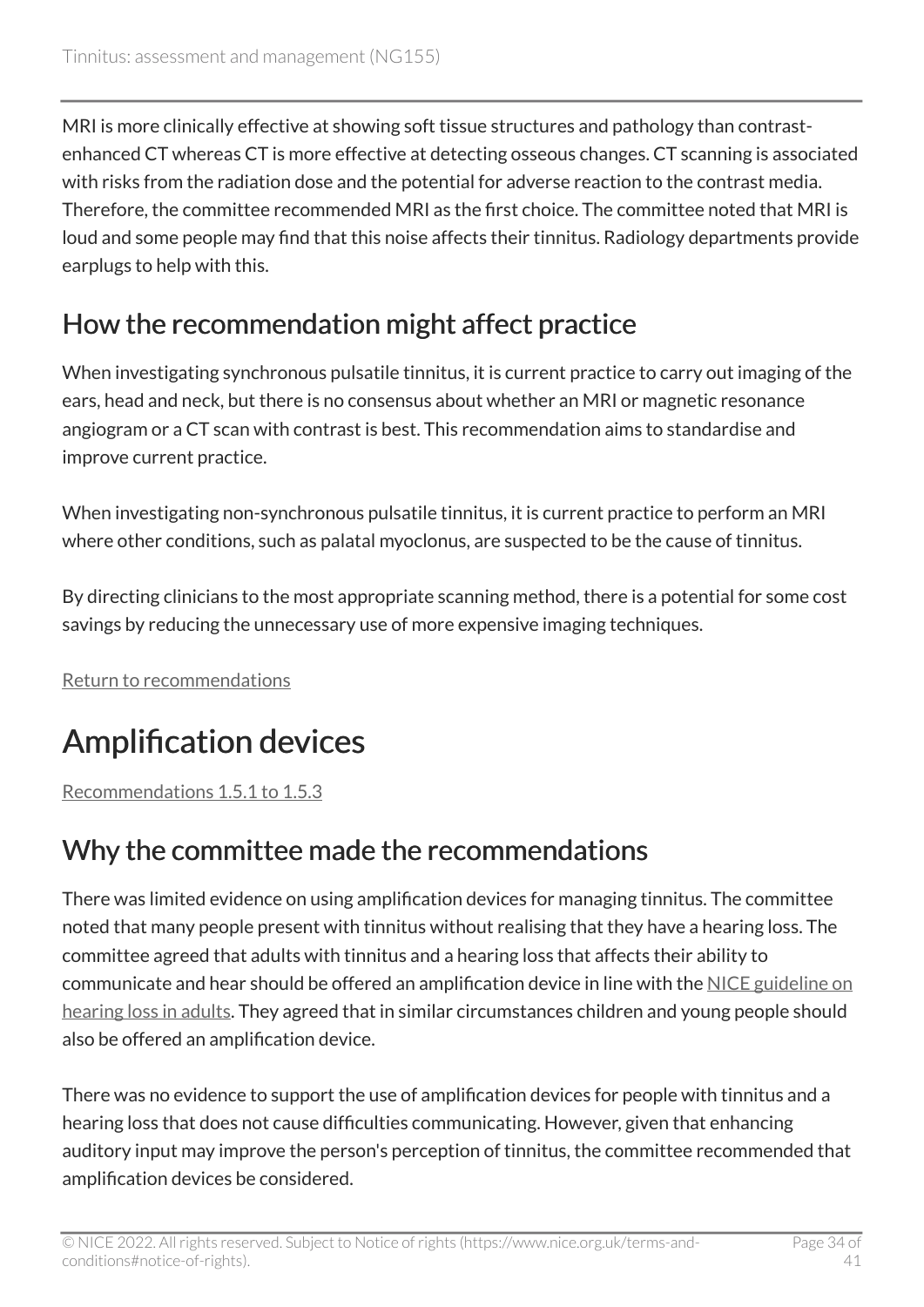The committee recommended that people without a hearing loss should not be offered amplification devices as amplified sound may induce a hearing loss.

### How the recommendations might affect practice

Offering amplification devices to people with tinnitus and hearing loss that affects their ability to communicate is in line with current practice and many organisations will not need to change practice.

There is variation in practice on the use of amplification devices for people with tinnitus and hearing loss that does not cause difficulties in communicating, and some change in practice may be needed. Organisations may need to adapt their protocols to match the recommendations. Rarely people are offered hearing aids for tinnitus when they do not have a hearing loss. Amplification devices should not be offered in these situations and a small cost saving may be made.

[Return to recommendations](#page-14-1)

## <span id="page-34-0"></span>Sound therapy

### Why the committee were unable to make recommendations

There are many types of sound therapy used by people with tinnitus. There is, however, limited evidence available that assesses the clinical and cost effectiveness of these interventions in isolation. With the different types of sound therapy and insufficient evidence for any particular type, the committee were unable to make recommendations for practice.

The committee noted that although it is important to know the clinical effectiveness of sound therapies in isolation, it is important that tinnitus support is provided in combination with these interventions. They made a research recommendation on sound therapy in combination with [tinnitus support.](#page-18-2)

[Return to recommendations](#page-14-2)

### <span id="page-34-1"></span>Psychological therapies for people with tinnitus-related distress

[Recommendation 1.5.4](#page-14-3)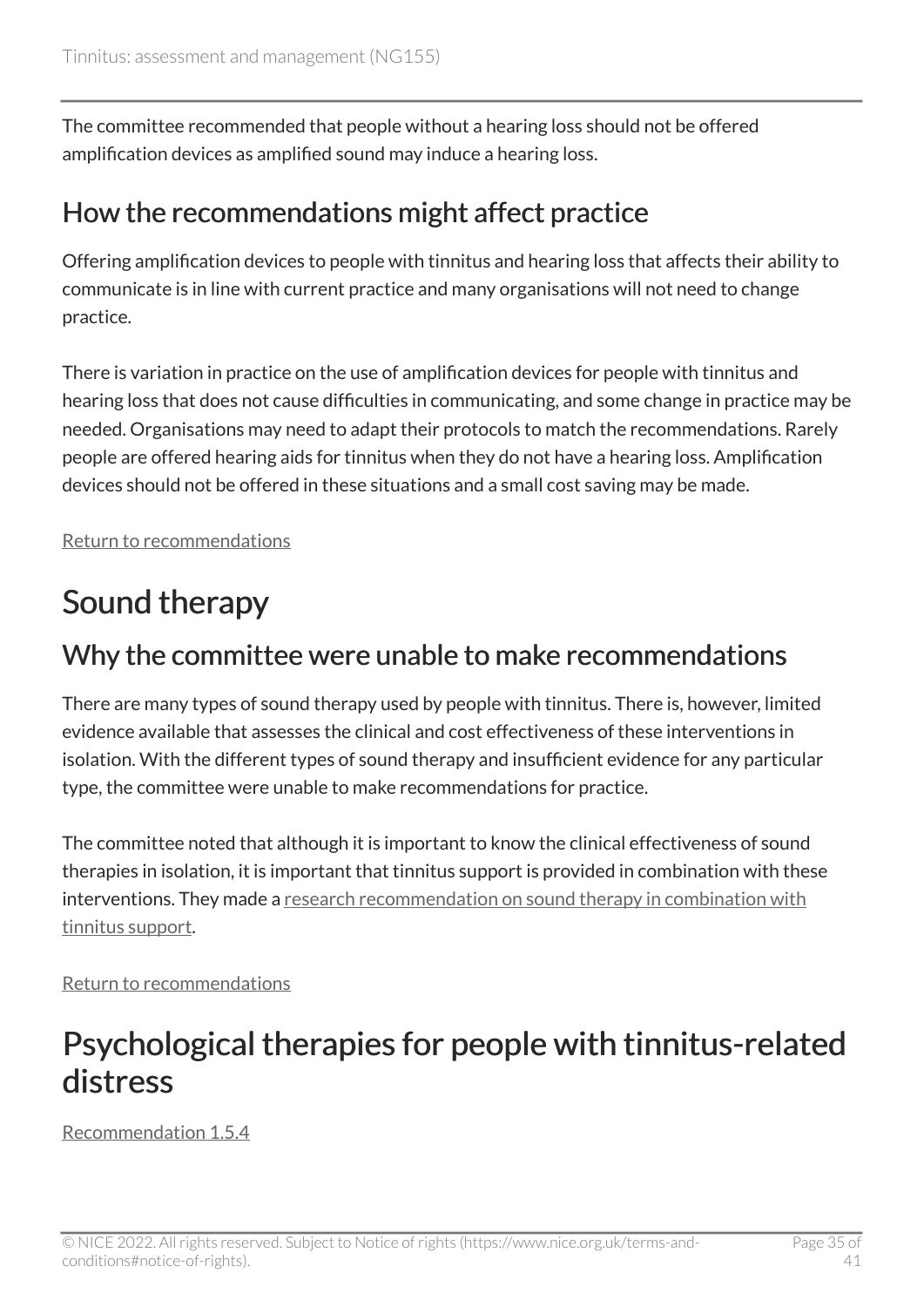### Why the committee made the recommendation

The evidence suggests that cognitive behavioural therapy (CBT), mindfulness-based CBT and acceptance and commitment therapy (ACT) are effective interventions for managing tinnitusrelated distress. CBT can be delivered in different formats such as digital (for example, internet based), group and individual face-to-face sessions.

The cost effectiveness of specific therapies is uncertain. However, economic analyses suggested that it would be less costly to use digital or group therapy first line, and individual therapy for people who are still distressed after their first-line psychological intervention.

Mindfulness-based cognitive therapy should be delivered by appropriately trained and supervised practitioners. The committee agreed that all psychological therapies should be supervised by psychologists.

The committee noted that with face-to-face psychological interventions (such as group CBT), people may sometimes not attend sessions. People may be more likely to complete the full intervention with digital CBT than with face-to-face sessions, as they would be able to participate according to their lifestyle, rather than having to travel to a session at a designated time. Digital CBT for tinnitus is currently only available in research, with evidence suggesting that it is clinically effective. While digital CBT is unavailable or when it is not suitable, group CBT should be used as the first-line psychological therapy. In current practice, the selection of group CBT or individual CBT is made on a case-by-case basis and mainly dependent on the availability of CBT services and individual preferences. The committee noted that some people may be hesitant about group CBT at first but may find it a more meaningful and positive experience.

CBT and ACT should be delivered by psychologists because this is considered important for achieving good patient outcomes. Taking into account the clinical and economic evidence, together with a lack of direct evidence of cost effectiveness, the committee agreed that a stepped approach for adults with tinnitus-related distress could be considered.

The committee noted that no evidence was identified that evaluated psychological therapies in children and young people. Access to psychological therapies for children and young people with tinnitus is currently limited. The committee agreed that further research is needed, and made a [research recommendation on psychological therapies for children and young people](#page-19-3).

### How the recommendation might affect practice

In some regions of the UK there is limited access to psychological therapies for people with tinnitus,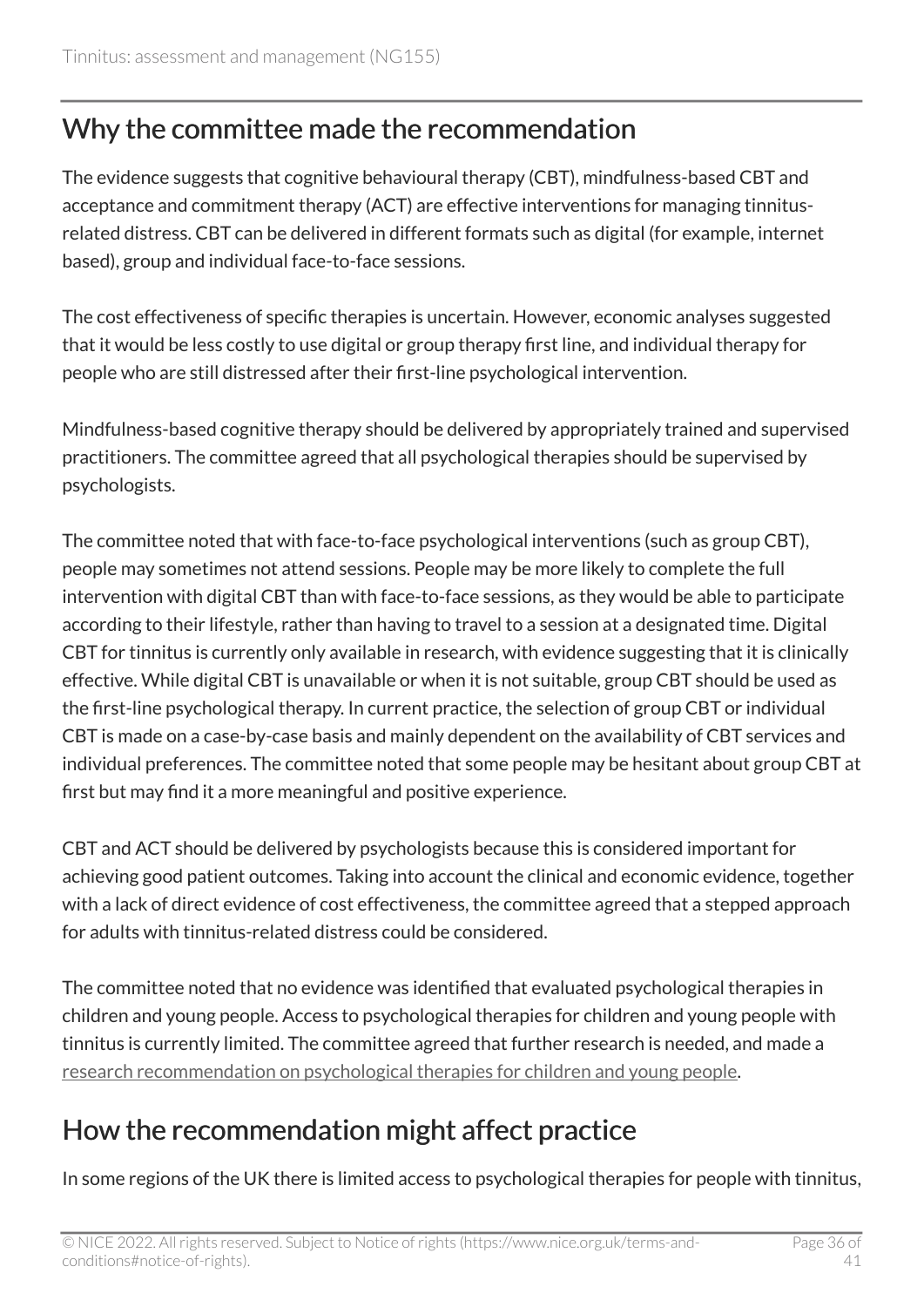with few healthcare professionals trained in delivering them. The committee noted that implementing the recommended psychological therapies will lead to a significant change in practice in regions where access is limited. However, to help providers in widening access to psychological therapies for people with tinnitus, the committee recommended that digital CBT be considered as a first-line intervention. This intervention would allow people with tinnitus to receive their treatment faster and help to reduce waiting lists. It is expected that some providers, working alongside clinicians (including psychologists) with experience in working with people with tinnitus, will take the initiative to adapt existing digital CBT tools available for other conditions.

The recommendation could result in cost savings for services that are currently offering individualbased psychological therapies as a first-line psychological treatment for tinnitus. This is because of the committee's view that these expensive interventions should only be used when other methods (digital CBT and group-based interventions) have been exhausted. Therefore, although some providers may incur additional expenditure as a result of implementing these recommendations, other providers might achieve cost savings. Furthermore, the committee recommended a number of different group-based psychological strategies as there is no clear evidence that 1 psychological intervention is more clinically effective than another. Providers can therefore adopt those interventions that are easiest to implement based on their existing staff and skills, and this would further minimise the resource impact.

As there is limited access to psychology services, the committee recommended that research is needed to assess the effectiveness of CBT delivered to people with tinnitus by appropriately trained and supervised healthcare practitioners other than psychologists (for example, audiologists; see [research recommendation 1\)](#page-18-3). This research could further help to widen access to psychological services as more clinicians would be available to provide the interventions listed in this recommendation.

[Return to recommendations](#page-14-3)

## <span id="page-36-0"></span>**Betahistine**

[Recommendation 1.5.5](#page-15-0) 

### Why the committee made the recommendation

The committee noted that some people are occasionally prescribed betahistine to treat tinnitus, but it is not licensed for the treatment of tinnitus alone. Betahistine is licensed for treatment of Ménière's disease, of which tinnitus may be a symptom.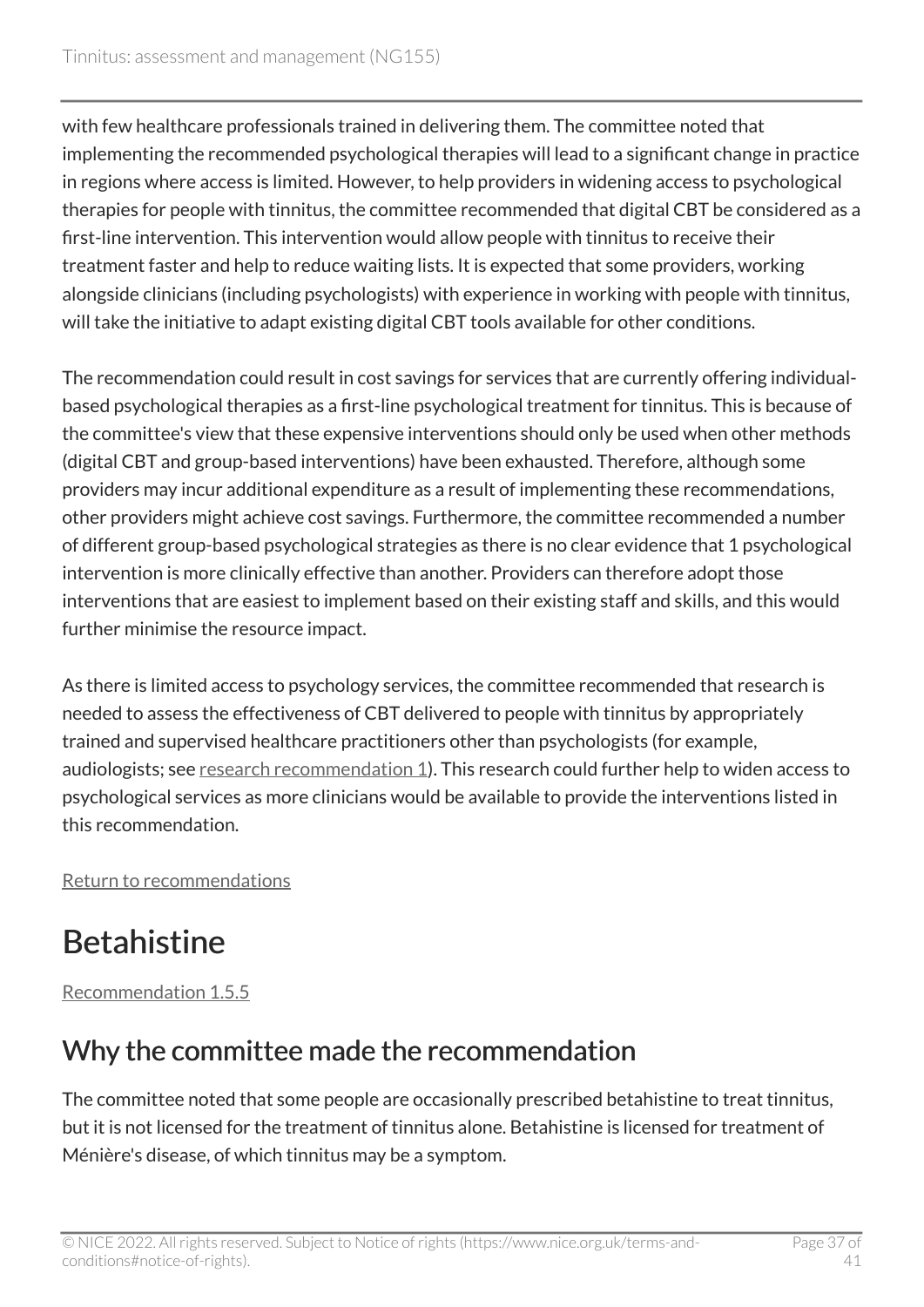The evidence suggests that betahistine does not improve tinnitus symptoms and there is evidence of adverse effects. The committee agreed that betahistine should not be offered to treat tinnitus.

#### How the recommendation might affect practice

As betahistine is occasionally prescribed to treat tinnitus, implementing this recommendation could lead to cost savings.

[Return to recommendations](#page-15-0)

## <span id="page-37-0"></span>Combining therapies

### Why the committee were unable to make recommendations

The evidence for combination strategies was limited, but indicated to the committee that tinnitus support alongside other management strategies was important. No recommendations on particular combinations of tinnitus management strategies were made. However, the recommendations on tinnitus support and management in this guideline specify that everyone should receive tinnitus support along with whatever strategy (for example, amplification devices and psychological therapies) has been chosen in their management plan.

The committee noted that there is limited evidence available for the use of sound therapy with tinnitus support. They made a research recommendation on the combination of sound therapy with [tinnitus support.](#page-18-2)

The committee recognised that tinnitus retraining therapy (TRT) is a specific combination management strategy. They agreed that the original protocol for TRT does not allow people to be actively engaged in the development of their management plan. TRT is used in modified forms in current practice, generally in different formats to those described in the literature. In the evidence base identified in the associated evidence review, there is variation in how TRT is delivered, which makes it difficult to determine the most clinically effective form of TRT. The committee agreed that this evidence base does not reflect the TRT interventions that are typically delivered in current practice, and that a recommendation for TRT could not be made. Modified TRT, using the principles of tinnitus support, can be evaluated under the research recommendation made in the combination [management strategies review.](#page-18-2)

#### [Return to recommendations](#page-15-1)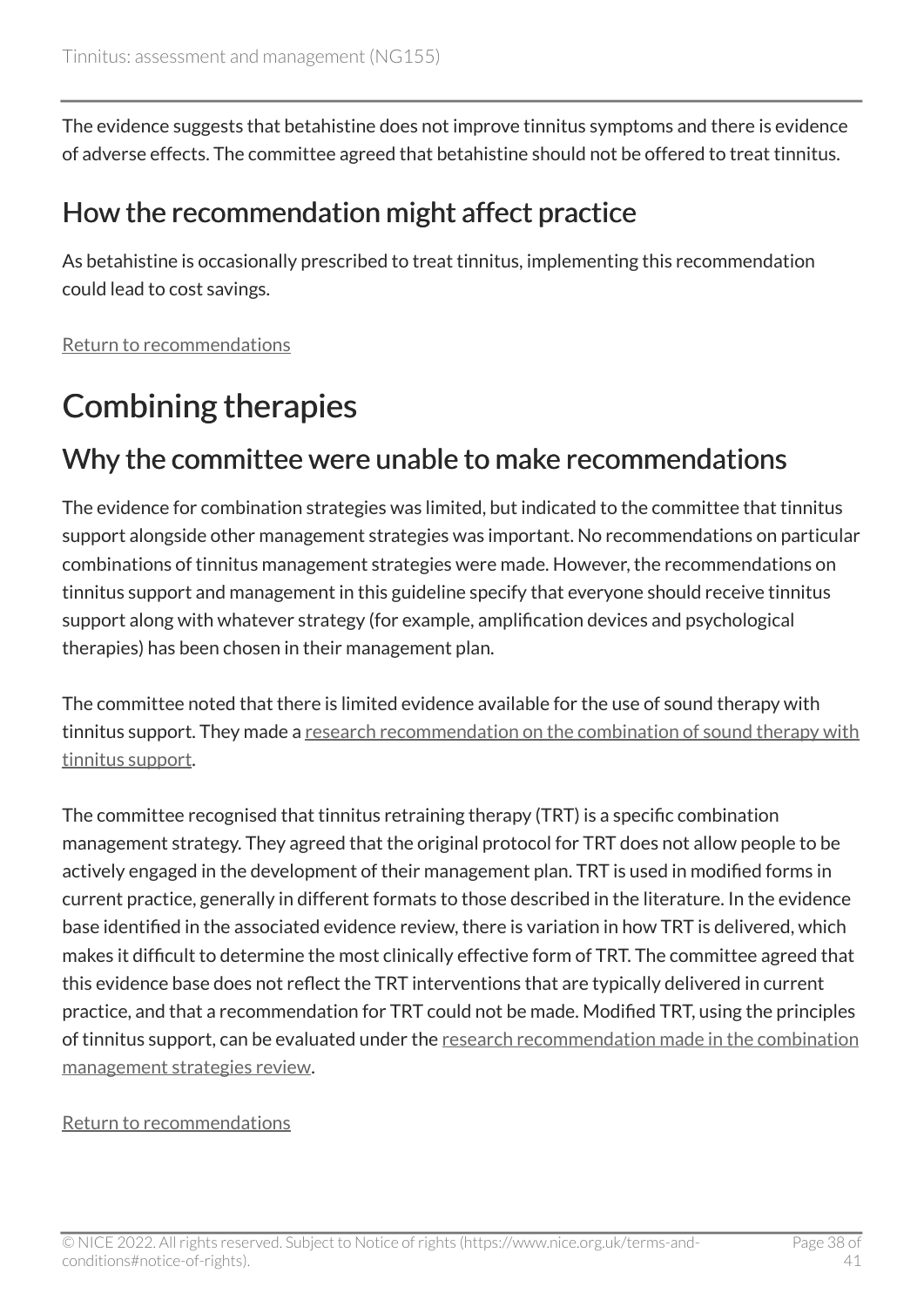## <span id="page-38-0"></span>Neuromodulation

### Why the committee were unable to make recommendations

There is great variation in neuromodulation approaches reported for tinnitus. Insufficient robust evidence meant that the committee were unable to make any practice recommendations on the use of neuromodulation therapies. They made a [recommendation for research on the use of](#page-19-1) [neuromodulation therapies,](#page-19-1) and noted that evidence of the safety of these techniques for use in children and young people was needed before conducting extensive research of efficacy.

[Return to recommendations](#page-16-5)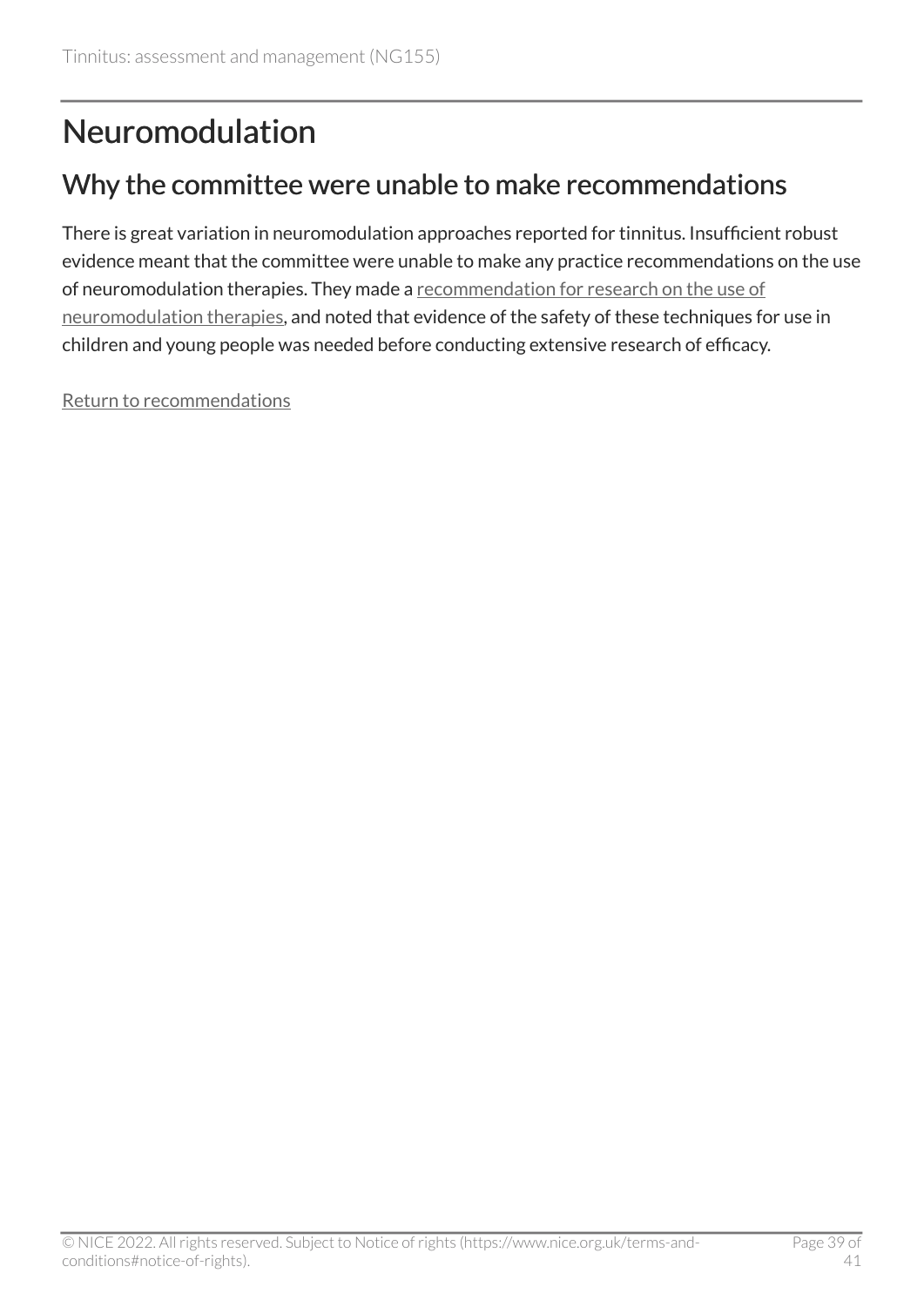# <span id="page-39-0"></span>**Context**

Tinnitus is the perception of sounds in the ears or head that do not come from an outside source. It is a common condition, with similar prevalence rates in children young people and adults.

The [NHS Joint Strategic Needs Assessment Guidance](https://www.england.nhs.uk/publication/what-works-guides-action-plan-on-hearing-loss/) (2019) reports that '10% of the population will have tinnitus at some point and it will be moderately annoying in 2.8% of the population; severely annoying in 1.6%; and disrupting a person's ability to live a normal life in 0.5%'. It has also been estimated that 3% of adults might require a clinical intervention for tinnitus. The expectation is that a similar number of children will need clinical intervention for tinnitus.

Tinnitus can be associated with difficulty in concentrating and listening, and for some people it can be extremely distressing and have a significant impact on their mental wellbeing, family, work and social life. It is a heterogeneous condition that affects people differently both in its severity and its impact. Therefore, management of tinnitus is usually tailored according to the person's symptoms. Although there is no single effective treatment for tinnitus, there are a variety of approaches that may help people manage their tinnitus or the impact of their tinnitus.

Additionally, tinnitus is often associated with hearing loss. For example, 75% of people with hearing loss might experience tinnitus, while only 20% to 30% of people who report tinnitus have normal hearing.

Currently services across the UK vary in how accessible they are and the level of support offered for people with tinnitus. There is a lack of standardisation in assessment, referral and management approaches. This includes assessment of conditions underlying the tinnitus that need prompt, or even urgent, investigation and treatment by specialist services.

This guideline aims to improve care for people with tinnitus by providing advice to healthcare professionals on the assessment, investigation and management of tinnitus. It also offers advice on supporting people who are distressed by tinnitus and on when to refer for further assessment of their tinnitus and management.